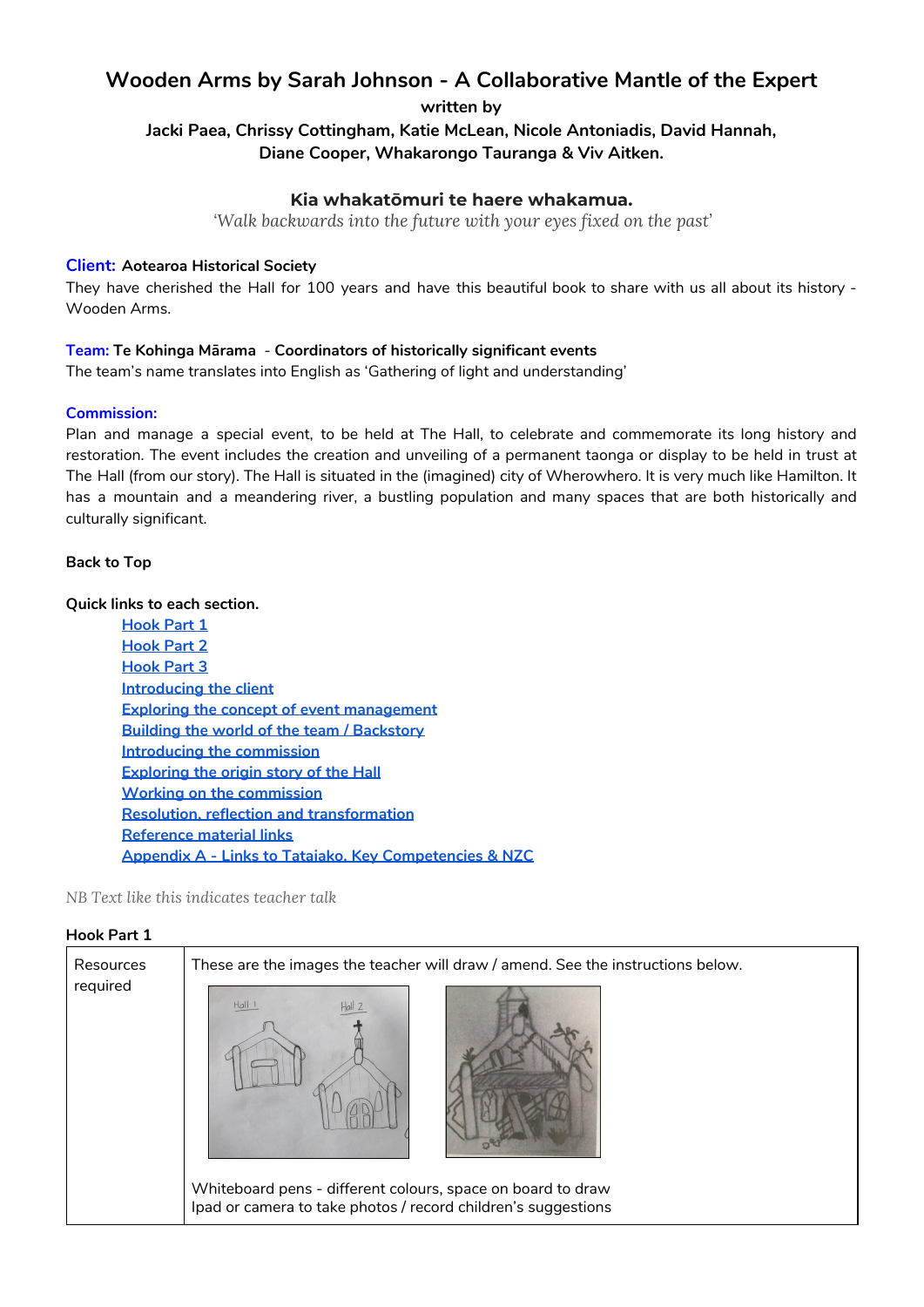| Teaching<br>Sequence | <b>Facilitator voice</b><br>We're going into an imagined world together.<br>We'll be spending a lot of our time at this place<br><b>Teacher Actions</b><br>Teacher draws without talking (hall one) then asks "What do you notice?"<br>After allowing the observations to flow, without comment, the teacher will amend the picture<br>so it looks like hall two (church). Again, children will be encouraged to free flow their responses<br>and suppositions.<br>Once the ideas have subsided again, the picture will be amended for a third time Hall three<br>(derelict)<br>The teacher will prompt with questions like,<br>"What do you think of this place?<br>What would you say if someone dared you to go in there?<br>I bet it could tell some stories<br>Why hasn't someone just knocked it down already - isn't that what they do with old<br>buildings?" |
|----------------------|-----------------------------------------------------------------------------------------------------------------------------------------------------------------------------------------------------------------------------------------------------------------------------------------------------------------------------------------------------------------------------------------------------------------------------------------------------------------------------------------------------------------------------------------------------------------------------------------------------------------------------------------------------------------------------------------------------------------------------------------------------------------------------------------------------------------------------------------------------------------------|
| Reflections:         | Link to reflections KNS version only.                                                                                                                                                                                                                                                                                                                                                                                                                                                                                                                                                                                                                                                                                                                                                                                                                                 |

## <span id="page-1-0"></span>**Hook Part 2**

| Resources<br>required                     | Image of the broken down and derelict hall remains on the board.<br>Copy of the Writing on the Wall                                                                                                                                                                                                                                                                                                                                                                     |
|-------------------------------------------|-------------------------------------------------------------------------------------------------------------------------------------------------------------------------------------------------------------------------------------------------------------------------------------------------------------------------------------------------------------------------------------------------------------------------------------------------------------------------|
| Teaching<br>sequence                      | <b>Facilitator voice:</b><br>Today we step back into our imagined world as we return to the hall we discovered yesterday.                                                                                                                                                                                                                                                                                                                                               |
| <b>Two script</b><br>options<br>available | Close your eyes and take a deep breath in, let it out slowly and when you open your eyes, I<br>want you to imagine you are again standing still at the entrance to the Hall.                                                                                                                                                                                                                                                                                            |
|                                           | <b>Narrator voice:</b><br>A gentle breeze ruffles your hair and the sound of tui can be heard in the trees. The hall is<br>eerily quiet - the silence deafening. As the early morning sun raises its head above the<br>treeline, long shadows lie across the ground, cast by the outline of the hall's broken frame.                                                                                                                                                    |
|                                           | Teacher models exploring the space as described in the narration to follow  children follow<br>along                                                                                                                                                                                                                                                                                                                                                                    |
|                                           | You look up, and notice cracks in the walls that twist, jagged and zigzagged, towards the sky.<br>Several windows are broken and stretches of wood reach across the door and walls, clearly<br>showing you that maybe you shouldn't go inside.                                                                                                                                                                                                                          |
|                                           | You enter cautiously, the foundations creak loudly and the walls whisper to you as they sag -<br>heavy with memory. You step over a pile of rubbish and into a dark room. Your nose wrinkles<br>- something doesn't smell right, you can only imagine what it might be. Silence floods your<br>ears. Remnants of paper flake off the walls and wooden beams, exposed through age and time<br>lean against the sides collecting 8 legged visitors. Dust coats the floor. |
|                                           | On the other side, a glimpse of light can be seen through a hole in the windows, which have<br>been boarded up from the inside. Specks of dust float in the light, drifting down to the floor in<br>the corner. You walk quickly across the room towards the spot where the light lands,<br>something is there. You stop.                                                                                                                                               |
|                                           | Across the room, a piece of wallpaper is peeling. You move to investigate and as you get<br>closer, you realise that there is something else there, underneath the faded and peeling paper.                                                                                                                                                                                                                                                                             |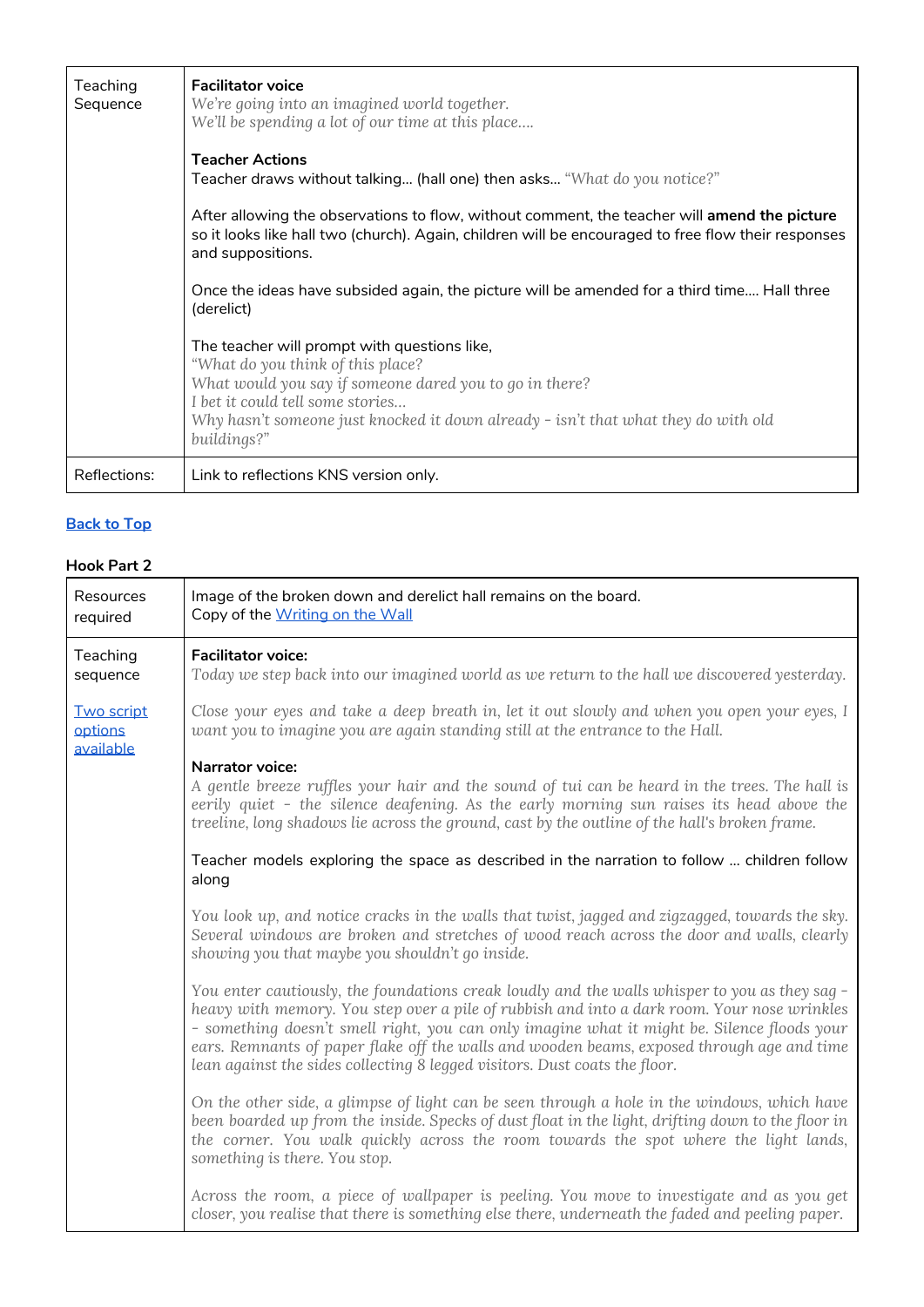|                     | Children could actually pull off a strip of paper to reveal some writing on the wall behind or this<br>could be done through the imagination with the words 'revealed' on the board:                                                                                                                                                                                                                                                                                                                                                                  |
|---------------------|-------------------------------------------------------------------------------------------------------------------------------------------------------------------------------------------------------------------------------------------------------------------------------------------------------------------------------------------------------------------------------------------------------------------------------------------------------------------------------------------------------------------------------------------------------|
|                     | Fascinated, you move closer still, reach out and lightly grab the flickering wallpaper but it<br>starts to crumble in your hand. You pull back, as you do, your sleeve catches the edge -<br>revealing what appears to be a faded piece of writing. It is quite dark on this side of the hall,<br>too dark to really see clearly. You take out your camera, turn on the flash and take a photo of<br>it - knowing you will look at it more closely later. Putting your camera away you creep back<br>out of the Hall and into the soft morning light. |
|                     | Investigate the photo you have taken:                                                                                                                                                                                                                                                                                                                                                                                                                                                                                                                 |
|                     | The words on the wall read:                                                                                                                                                                                                                                                                                                                                                                                                                                                                                                                           |
|                     | Haere ra<br>Thank you, wooden arms, for your embrace.<br>With heavy heart indeed<br>I leave this place.                                                                                                                                                                                                                                                                                                                                                                                                                                               |
|                     | Encourage discussion about what these words might mean. What does this message tell us<br>about the space?                                                                                                                                                                                                                                                                                                                                                                                                                                            |
| <b>Reflections:</b> |                                                                                                                                                                                                                                                                                                                                                                                                                                                                                                                                                       |

## <span id="page-2-0"></span>**Hook Part 3**

| Resources<br>required | Artefacts (real objects, words, photos or drawings) - Choose up to three from this list which<br>will resonate for your class. Others can be introduced later.                                                                                                                                                                                                 |
|-----------------------|----------------------------------------------------------------------------------------------------------------------------------------------------------------------------------------------------------------------------------------------------------------------------------------------------------------------------------------------------------------|
|                       | 1. Saree material, 2. Shoehorn or 'last', 3. Ballet shoe with frangipani flower tucked inside. 4.<br>Rosary beads or Paipera Tapu, 5. Old fashioned doctors prescription pad, 6. kufi hat, 7.<br>Tukutuku panel                                                                                                                                                |
|                       |                                                                                                                                                                                                                                                                                                                                                                |
|                       | Sticky notes or paper to cover artefacts,                                                                                                                                                                                                                                                                                                                      |
| Teaching<br>Sequence  | Teacher in role voice (not full role, but an opportunity to speak from 'inside' the imagined<br>world) We are back at the ruined hall, with the mysterious words up there on the wall. It's<br>brighter today. Perhaps if we look around we can find other things that will give us a clue<br>about who might have been here before us.                        |
|                       | Glancing down at the floor you spot a number of items scattered around. Things you haven't<br>seen before, they are dusty and delicate.                                                                                                                                                                                                                        |
|                       | Slow reveal of the artefacts - If drawings - draw in front of the children. If photos - have them<br>hidden under cloth or pieces of paper, or have them placed around the room for children to<br>'discover'.                                                                                                                                                 |
|                       | Invite children to move and stand beside the object that most interests them.                                                                                                                                                                                                                                                                                  |
|                       | Gently and tenderly you walk over to one of the items that interest you. You look closely at it,<br>without touching at first. You wonder what it could be or where it could be from? Finally, you<br>reach out and touch the object delicately and with the greatest of care. As you do, you wonder<br>aloud about its history, you wonder if it has a story? |
|                       | If working with real objects or photos: Look closely at the piece you are drawn to. What do you                                                                                                                                                                                                                                                                |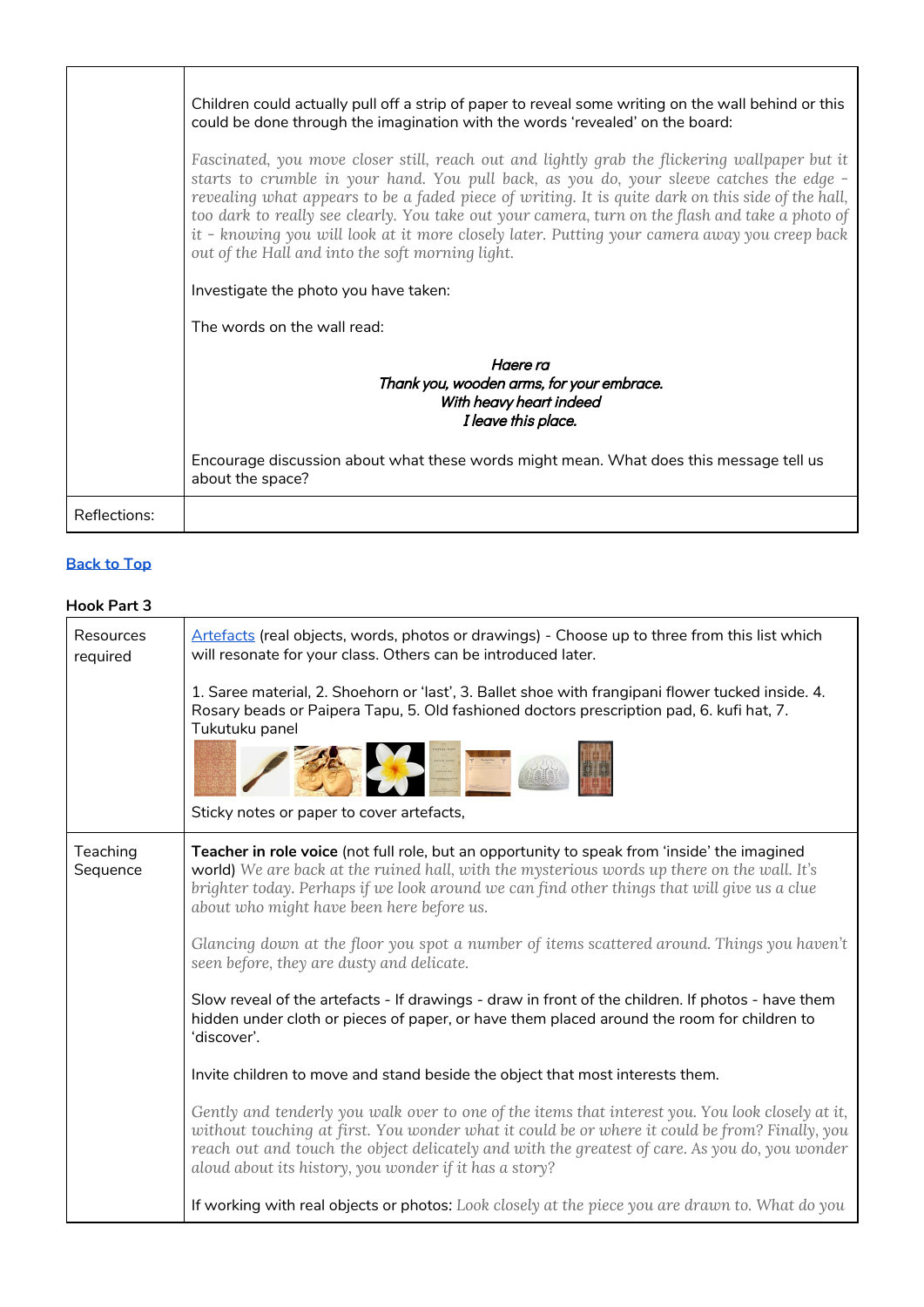|              | notice about it? If working with drawings or photos: Decide on a small detail and add it to the<br>drawing.                                                                                                                   |
|--------------|-------------------------------------------------------------------------------------------------------------------------------------------------------------------------------------------------------------------------------|
|              | Talk to those around you. What do we think these objects are - and what do they mean? Who<br>do we think they might have belonged to?<br>Opportunities to talk, discuss and further research about what the objects might be. |
|              | What are we still wondering?<br>Children could write their questions / wonderings.                                                                                                                                            |
|              | Now here's the thing: all these objects once belonged to people who used and loved this space.<br>Next time we will begin to discover more about their stories.                                                               |
| Reflections: |                                                                                                                                                                                                                               |

## <span id="page-3-0"></span>**Introducing the client**

| Resources<br>required | Space to move - freeze frames/ tableau<br>Whiteboard marker to amend the drawing of the hall                                                                                                                                                                                                                                                                                                                                                                                                                                                                                                                                                                                                                                                         |
|-----------------------|------------------------------------------------------------------------------------------------------------------------------------------------------------------------------------------------------------------------------------------------------------------------------------------------------------------------------------------------------------------------------------------------------------------------------------------------------------------------------------------------------------------------------------------------------------------------------------------------------------------------------------------------------------------------------------------------------------------------------------------------------|
| Teaching<br>Sequence  | <b>Facilitator voice:</b><br>We're returning to the imagined world of our hall. Remember our hall and all the artefacts we<br>found within it? We're going to imagine that today there's someone standing in the ruined<br>hall, looking around and thinking out loud. I'm going to take on the role of that person. You<br>listen in and hear what they have to say:                                                                                                                                                                                                                                                                                                                                                                                |
|                       | <b>Teacher in Role (TIR)</b><br>On the phone: "Ata marie - is that the mayor's office - this is $XX$ - I'm the head of the local<br>historical society. We are kaitiaki of the older buildings in our town. I'm speaking to you from<br>inside the old hall in Main street. I'd like to make an application for some money We at the<br>historical society really want to see this hall done up. It's in quite a state. I can see peeling<br>wallpaper and cobwebs and dirt but with the right people, I think we could get it restored to<br>its former glory. And once that's done, we could have an amazing event for the whole<br>community to celebrate. This place is so precious - it's meant so much to so many people over<br>so many years |
|                       | Come out of role and discuss:<br>What did you hear? Who was that person?<br>If necessary you can go back into role and repeat parts to clarify. Ensure children have<br>established what's going on before you move on.                                                                                                                                                                                                                                                                                                                                                                                                                                                                                                                              |
|                       | A drama activity could be used here, where children work in pairs: one as the head of the<br>historical society advocating for the hall, the other as the mayor who needs convincing. BUT try<br>not to get too caught up in the tension of this situation - the aim is to move on to the transition<br>below:                                                                                                                                                                                                                                                                                                                                                                                                                                       |
|                       | <b>Narrator voice:</b><br>And here's what happens next. After due consideration, the application is successful. The<br>mayor's office gives the historical society a large budget to restore the old hall.<br>Over the next six months, the beautiful old building is transformed to its former glory                                                                                                                                                                                                                                                                                                                                                                                                                                                |
|                       | Invite children to create still images (freeze frames / tableau) of key moments as the building is<br>repaired.                                                                                                                                                                                                                                                                                                                                                                                                                                                                                                                                                                                                                                      |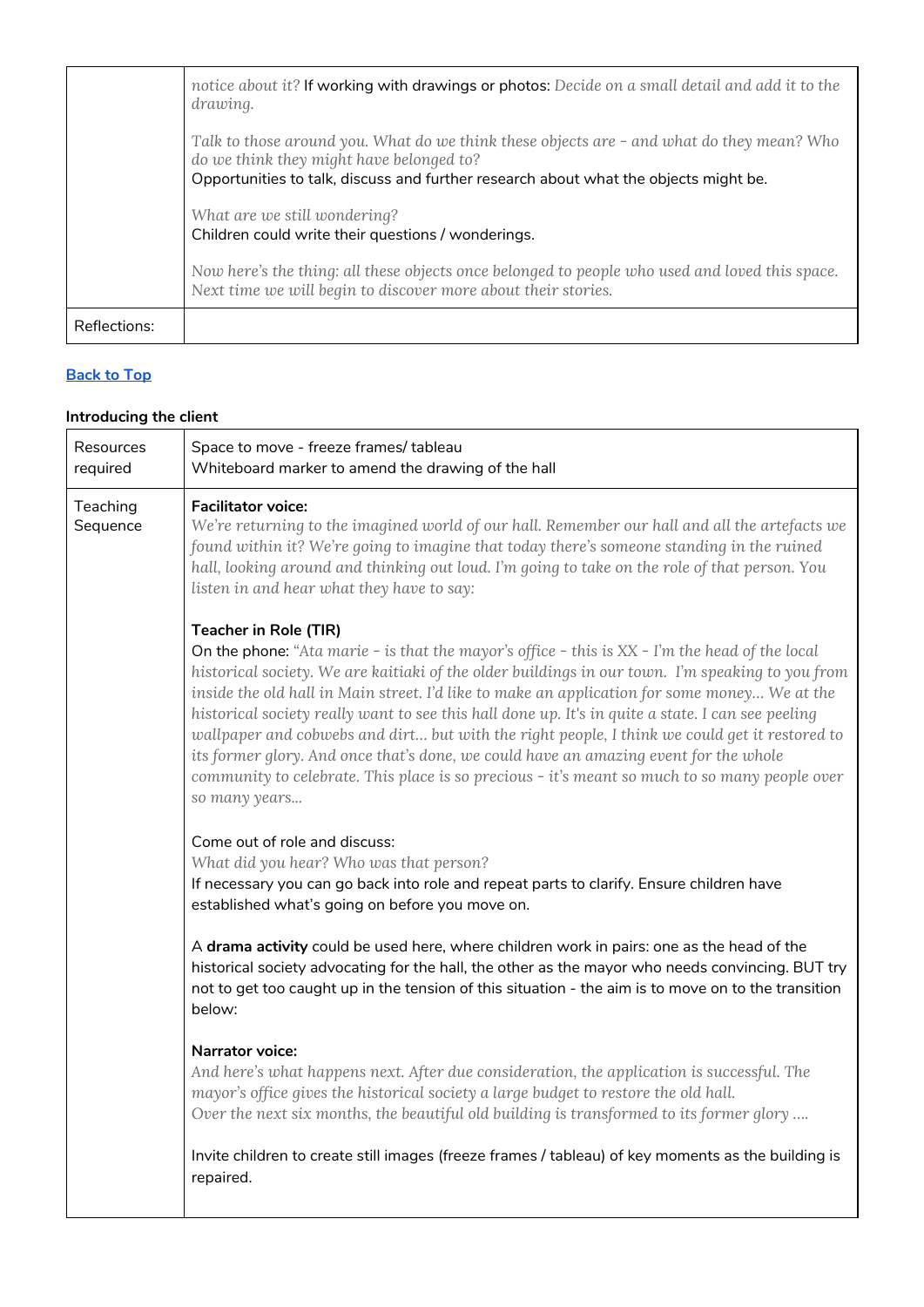|              | The teacher amends the drawing on the board to show a restored building. (multiple ways to<br>do this - could be redrawn in silence or could use narrator voice as the image changes e.g., And<br>so the little hall was skilfully restored. A new tin roof was installed and the outside walls were<br>rebuilt and painted. Beautiful stained glass windows were moved carefully into place and the<br>door was rehung. The little porch that offered shelter from the rain was put back into place<br>and the cobwebs and dust were swept away. Once again, the little hall stood proudly.)<br>Optional extra activity: Children in pairs as passers by walk down the street. As they pass by<br>the hall (this could be done by walking past the picture of the hall on the board) they are<br>overheard excitedly talking about the old building getting a new lease on life. |
|--------------|-----------------------------------------------------------------------------------------------------------------------------------------------------------------------------------------------------------------------------------------------------------------------------------------------------------------------------------------------------------------------------------------------------------------------------------------------------------------------------------------------------------------------------------------------------------------------------------------------------------------------------------------------------------------------------------------------------------------------------------------------------------------------------------------------------------------------------------------------------------------------------------|
| Reflections: |                                                                                                                                                                                                                                                                                                                                                                                                                                                                                                                                                                                                                                                                                                                                                                                                                                                                                   |

## <span id="page-4-0"></span>**Exploring the concept of event management**

| <b>Resources</b><br>required | Signal prop for teacher in role                                                                                                                                                                                                                                                                                                                                                                                                                                                                                                                                                                                                                                                                                                                                                                                                                                                                                                                                                                                                                                                                                                                                                                                                                                                                                                                                                                                               |
|------------------------------|-------------------------------------------------------------------------------------------------------------------------------------------------------------------------------------------------------------------------------------------------------------------------------------------------------------------------------------------------------------------------------------------------------------------------------------------------------------------------------------------------------------------------------------------------------------------------------------------------------------------------------------------------------------------------------------------------------------------------------------------------------------------------------------------------------------------------------------------------------------------------------------------------------------------------------------------------------------------------------------------------------------------------------------------------------------------------------------------------------------------------------------------------------------------------------------------------------------------------------------------------------------------------------------------------------------------------------------------------------------------------------------------------------------------------------|
| Teaching<br>Sequence         | Teacher goes back into role as head of the historical society on the phone again.<br>"Āe, Ka mau te wehi! It's looking great. The hall's almost ready. It's time to plan the grand<br>re-opening. Thank goodness we have those leftover funds. With the right team who<br>understand the cultural significance of our hall, we should be able to plan a wonderful<br>celebration. But how do we start? Who do we call? Who can help us?"<br>Whose services does she need to organise the celebration?<br>(If children volunteer as 'themselves' say, 'Great - and who would we need to be in the story<br>Who does this kind of work?)<br>Spend some time discussing what event managers do.<br>What would they need to be good at? What sorts of things would those people running the<br>celebration have done before? What kinds of things happen when people celebrate buildings<br>? (Link to any real-world examples here e.g. opening new classrooms in the school)<br>List ideas - and then use drama to embody the suggestions (still images of celebrations,<br>speeches in role as someone opening a building, cultural rituals from their prior experience)<br>The aim is to get children to the point where they are talking in the "we" voice, talking about<br>themselves as event / celebration planners.<br>If necessary you can fall back on the direct approach " $OK$ so - we are going to be those event |
| Reflections:                 | managers"                                                                                                                                                                                                                                                                                                                                                                                                                                                                                                                                                                                                                                                                                                                                                                                                                                                                                                                                                                                                                                                                                                                                                                                                                                                                                                                                                                                                                     |

## **[Back](#page-0-1) to Top**

## <span id="page-4-1"></span>**Building the world of the team / Backstory**

| Resources<br>required | Door sign - Te Kohinga Mārama                                                          |
|-----------------------|----------------------------------------------------------------------------------------|
|                       | Haere mai - welcome to the offices of                                                  |
|                       | Te Kohinga Mārama                                                                      |
|                       | Gathering of light and understanding - Coordinators of historically significant events |
|                       |                                                                                        |
|                       |                                                                                        |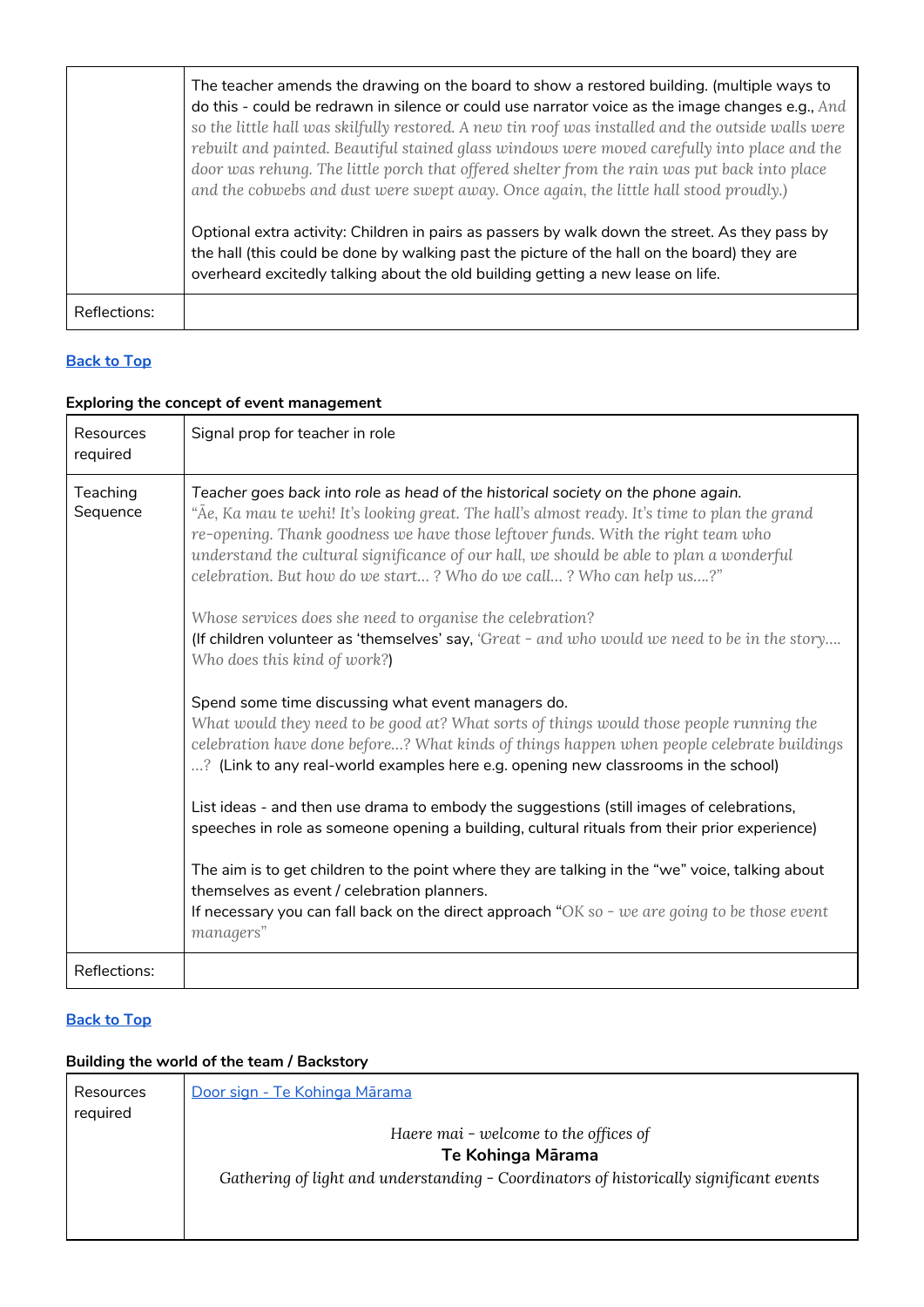|          | Whakatauki to put up in the space<br>Kia whakatōmuri te haere whakamua.<br>'Walk backwards into the future with your eyes fixed on the past'                                                                                                                                                                                                                                                                                                                                                                                                                                                                                                  |
|----------|-----------------------------------------------------------------------------------------------------------------------------------------------------------------------------------------------------------------------------------------------------------------------------------------------------------------------------------------------------------------------------------------------------------------------------------------------------------------------------------------------------------------------------------------------------------------------------------------------------------------------------------------------|
| Teaching | Set up the classroom by clearing some space and putting a sign on the door.                                                                                                                                                                                                                                                                                                                                                                                                                                                                                                                                                                   |
| Sequence | Start the session by welcoming the class to the offices of Te Kohinga Mārama. Explain the<br>name of the event management team: Te Kohinga Mārama (means the gathering of light &<br>understanding). Children are not in full role - and are not 'acting' but are taking on a 'shadow' /<br>partial role to shift their position.                                                                                                                                                                                                                                                                                                             |
|          | We've seen the sign on the door. What other things can we see around us? What kinds of<br>things would we as event managers have in our office?                                                                                                                                                                                                                                                                                                                                                                                                                                                                                               |
|          | Children respond with ideas about the kind of equipment or other features they can 'see' in the<br>space. They could create drawings to stand for some of these things. They might move<br>furniture etc if necessary. However, no need to spend long on this or totally transform the<br>classroom - most children do not need much to successfully imagine the space. Less is more.                                                                                                                                                                                                                                                         |
|          | Possible variation / extension:                                                                                                                                                                                                                                                                                                                                                                                                                                                                                                                                                                                                               |
|          | <b>TIR Voice:</b><br>As we look around our offices, we see so many reminders of the mahi we have done in the<br>past, the projects we are working on now, the signs of our success and pride as a team. This<br>space speaks of us.<br><b>Facilitator voice:</b>                                                                                                                                                                                                                                                                                                                                                                              |
|          | As you stand here and look around at the imaginary offices. I invite you to choose a special<br>place or a particular piece of equipment something that really speaks to you of the kind of<br>people we are / and the work we do Perhaps it is a reminder of past success or something<br>that you use everyday Or perhaps it's something you are really proud of.<br>Teacher models an example (in TIR voice)<br>I'm seeing our whakatauki above the entranceway - I love this because every day when I walk                                                                                                                                |
|          | into our offices I read these words and they inspire me.                                                                                                                                                                                                                                                                                                                                                                                                                                                                                                                                                                                      |
|          | Kia whakatōmuri te haere whakamua.                                                                                                                                                                                                                                                                                                                                                                                                                                                                                                                                                                                                            |
|          | 'Walk backwards into the future with your eyes fixed on the past'                                                                                                                                                                                                                                                                                                                                                                                                                                                                                                                                                                             |
|          | Now your turn. Look around our office and when you have chosen that special thing, or that<br>special place that symbolises something important about our mahi - move and stand beside it.                                                                                                                                                                                                                                                                                                                                                                                                                                                    |
|          | Invite children to speak in turn about what their imagined thing / place is - and what it tells us<br>about the kind of team we are.                                                                                                                                                                                                                                                                                                                                                                                                                                                                                                          |
|          | Through this activity, children will populate the space with "the minute particulars" of the<br>responsible team.                                                                                                                                                                                                                                                                                                                                                                                                                                                                                                                             |
|          | Further possibilities for building the world of the team (these can be created by individuals<br>and groups but always need to be combined to create a shared sense of the back story).                                                                                                                                                                                                                                                                                                                                                                                                                                                       |
|          | A letter can be brought in from a grateful past client thanking the team for a successful<br>event to celebrate the unveiling of a statue in the park. The team reads and discusses.<br>After this, children can produce other thank you letters / cards<br>Newspaper articles with reports about previous events (teacher can provide a<br>$\bullet$<br>template, children could write the stories)<br>Create the front page of the company website<br>$\bullet$<br>Pamphlet with endorsements from past client<br>Mapping the office<br>Media wall celebrating our past events<br>Co-construct a Mission statement - include the whakatauki |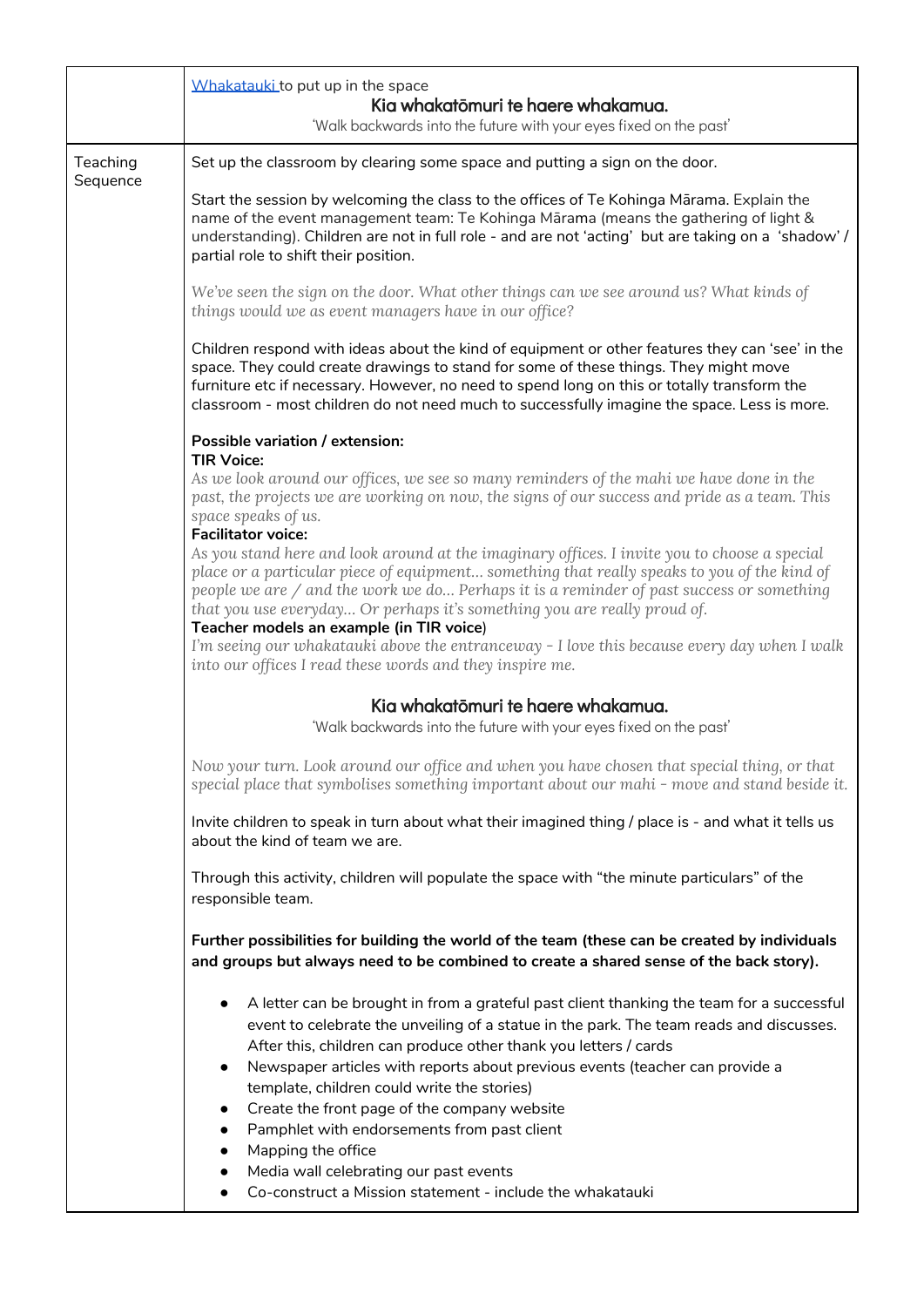|              | Overheard conversation between a grateful client and another person who has asked<br>$\bullet$<br>for a recommendation<br>• Create a shared timeline of the team's past successes<br>What's our doorway / entrance way like?                                                |
|--------------|-----------------------------------------------------------------------------------------------------------------------------------------------------------------------------------------------------------------------------------------------------------------------------|
|              | There are a range of possibilities here - try not get too swept up in the 'company' / 'business'<br>aspects of this phase. Remember, the aim is to build commitment to the world of the team.<br>Once you sense that children have 'bought in' - move on to the next phase. |
| Reflections: |                                                                                                                                                                                                                                                                             |

## <span id="page-6-0"></span>**Introducing the commission**

| Resources<br>required | Copy of the book 'Wooden Arms' - do not read it to the children yet.<br><b>Letter of commission</b>                                                                                                                                                                                                                                                                                                                                                                                                                                                                                                                                                  |  |  |
|-----------------------|------------------------------------------------------------------------------------------------------------------------------------------------------------------------------------------------------------------------------------------------------------------------------------------------------------------------------------------------------------------------------------------------------------------------------------------------------------------------------------------------------------------------------------------------------------------------------------------------------------------------------------------------------|--|--|
|                       | NB: A copy of the letter is given here as a guideline, but should be tailored to suit your class. For example, the reference<br>to a 'former client' could be made more specific based on what children have said about the team's previous<br>achievements etc. There are lots of opportunities in this letter to refer to what was laid down in the previous episodes.                                                                                                                                                                                                                                                                             |  |  |
| Teaching<br>Sequence  | This session is focussed on introducing requirements for the commission.<br>Set the scene                                                                                                                                                                                                                                                                                                                                                                                                                                                                                                                                                            |  |  |
|                       | <b>Narrator voice:</b><br>The sun is slanting through the blinds at the offices of Te Kohinga Marama. Soft shadows fall<br>across the meeting room. There's a hum of excitement in the air as the team gathers for their<br>morning briefing. A karakia and waiata - then an expectant silence as everyone waits to hear<br>what the day will bring.                                                                                                                                                                                                                                                                                                 |  |  |
|                       | Set up for teacher in role<br><b>Narrator voice:</b> Today - the team has received an important letter. (hold up the letter in its<br>envelope - look for clues e.g. return address). Now we're going to see who wrote it, and what<br>they have to say:<br>Teacher moves back into role as the head of the historical association - this time seated at a<br>desk as if typing on a laptop, Teacher in role 'thinks aloud' as they type. Letter can also 'appear'<br>projected on a screen for everyone to view. Say the words on the letter as written. Then we see<br>the head of the society 'print out' the letter, seal and write the address. |  |  |
|                       | Come out of role. Discuss the letter and what it is asking for.<br>(Note this means the letter has presented in a range of different ways: visually, orally and with<br>lots of clues to its context. Note also, that the letter 'holds' back' on some information - to<br>prompt questions and thinking from the children).                                                                                                                                                                                                                                                                                                                         |  |  |
|                       | <b>Facilitator voice:</b><br>What more do we need to know in order to consider this job?<br>Write questions on the board<br>Children should come up with a range of questions e.g. What is the date of the celebration?<br>Where will it be held? Which VIPs will attend? How many people are expected? What's the<br>budget<br>What are the most important questions? (Choose 3 to ask the Head of the historical society<br>when she visits.)                                                                                                                                                                                                      |  |  |
|                       | As a class, write a letter / email to reply to the historical society and invite them to visit the<br>offices. Prepare the office space. Discuss how we welcome visitors.                                                                                                                                                                                                                                                                                                                                                                                                                                                                            |  |  |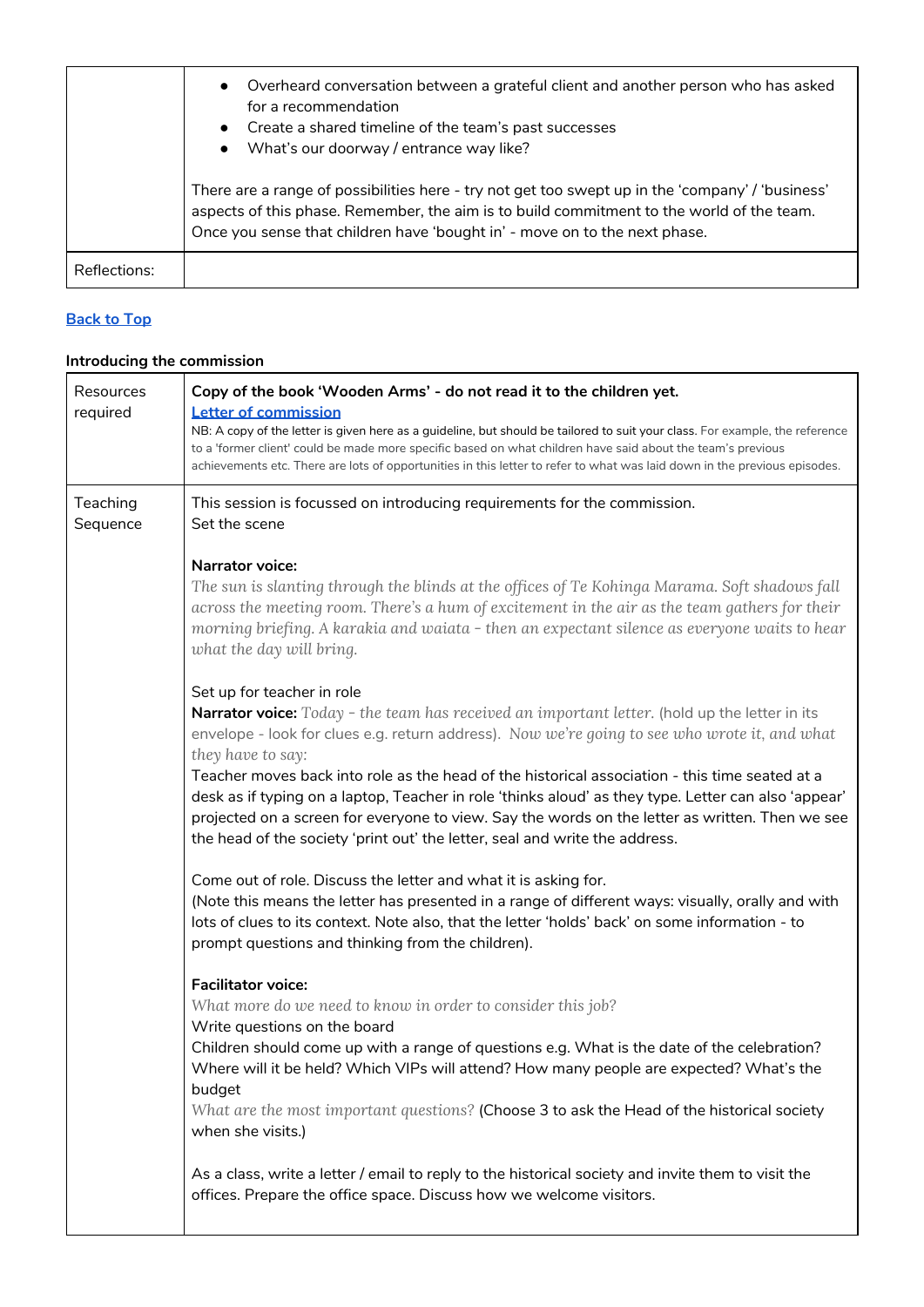|              | Teacher in full role (use scarf / hat to signal role).                                                                                                                                                                                                                                                                       |
|--------------|------------------------------------------------------------------------------------------------------------------------------------------------------------------------------------------------------------------------------------------------------------------------------------------------------------------------------|
|              | Teacher in role introduces themselves as the head of the local historical society and address<br>the group as the event managers. Teacher in role answers any questions the team has (or<br>offers to send fuller answers later). Teacher in role also brings the 'Wooden Arms picture book<br>and presents it to the group: |
|              | "Here's a book that was written about the history of our Hall. It tells you quite a lot about how<br>the building has changed over time, and about the people who used the space. We would love<br>our celebration to include reference to all these phases of its life"                                                     |
|              | Don't read the book right away (it might help if it is wrapped or sealed in some way)                                                                                                                                                                                                                                        |
|              | Note what this does to the way the text is framed:. It's a taonga; it's a piece of evidence; it has<br>purpose; it's a boundary object between the real and imagined worlds. This gives it an extra<br>significance in both worlds.                                                                                          |
|              | Out of role reflection: What did we find out? What do we need to do next?                                                                                                                                                                                                                                                    |
| Reflections: |                                                                                                                                                                                                                                                                                                                              |

## <span id="page-7-0"></span>**Exploring the origin story of the Hall**

| Resources<br>required | The Wooden Arms book - unwrapped.<br>Could be good to have the first three pages of the Wooden Arms book enlarged, or ready to be projected on a screen<br>(make sure they are hidden at the start, however)<br>Blanket, for teacher to use to signal shift into role as the woman                                                                                                                                                                                                                                                                                                                                                                                                                                                                                                                                                                                                                                                                                                                                                                                                                                                                                                                                                                                                                                                                                                                                                                                                                                                                                                                                                                                                                                                                                                                                                                                                                                                                                                                                                                                                                                                                                                                                                                        |  |  |
|-----------------------|-----------------------------------------------------------------------------------------------------------------------------------------------------------------------------------------------------------------------------------------------------------------------------------------------------------------------------------------------------------------------------------------------------------------------------------------------------------------------------------------------------------------------------------------------------------------------------------------------------------------------------------------------------------------------------------------------------------------------------------------------------------------------------------------------------------------------------------------------------------------------------------------------------------------------------------------------------------------------------------------------------------------------------------------------------------------------------------------------------------------------------------------------------------------------------------------------------------------------------------------------------------------------------------------------------------------------------------------------------------------------------------------------------------------------------------------------------------------------------------------------------------------------------------------------------------------------------------------------------------------------------------------------------------------------------------------------------------------------------------------------------------------------------------------------------------------------------------------------------------------------------------------------------------------------------------------------------------------------------------------------------------------------------------------------------------------------------------------------------------------------------------------------------------------------------------------------------------------------------------------------------------|--|--|
| Teaching<br>Sequence  | NB - avoid reading the book ahead of this activity, which uses drama to establish the origin<br>story of the hall.                                                                                                                                                                                                                                                                                                                                                                                                                                                                                                                                                                                                                                                                                                                                                                                                                                                                                                                                                                                                                                                                                                                                                                                                                                                                                                                                                                                                                                                                                                                                                                                                                                                                                                                                                                                                                                                                                                                                                                                                                                                                                                                                        |  |  |
|                       | Teacher asks children to stand around in a square shape - like the walls of the whare.<br>Teacher signals that in a moment they will be using the blanket and going into role as<br>someone new - someone whose story is told in the book we received last time -<br>someone who loved the hall very deeply. Invites the children to stand in for the walls of<br>the whare, silently watching and listening. Teacher puts blanket around shoulders and<br>speaks as the woman, unhappy to be saying goodbye to the hall. Use few words, and<br>expressive body language to convey the sadness: "Aue - my dearly beloved. I will be<br>sorry to leave you. I know it's for the best, but still, my heart is heavy to be leaving.<br>You have come to mean so much to me and my people."<br>Out of role discussion - children infer meaning from the words / body language etc.<br>Teacher reads the first four pages of the book which describes how the man and<br>$\bullet$<br>woman built the hall. Discuss what has been learned.<br>Link back to the words that were found on the wall under the wallpaper. Do we think<br>the words were written by the man and woman? Why / why not?<br>Tell children we will now travel back in time to see the moment the whare was first<br>built. This could be done with children stepping in one by one to add details to a whole<br>class tableau. Encourage attention to detail - children can take roles as a small part of a<br>thing. Teacher can then invite the different parts of the tableau to speak (place a hand<br>on a child's shoulder - with their permission - as a signal to speak). Children comment<br>in role using the stem: "I am the one who"<br>Opportunities here to explore traditional building methods of whare - tools, joints,<br>decorative traditions etc and early building techniques adopted from settlers. Compare<br>the real details with what we imagined. Revisit the tableau a second time.<br>Discuss and estimate the date that the whare was built (based on the image).<br>Drama can be used to explore key moments from the life of the hall while the man and<br>$\bullet$<br>woman used it. Children can list these on the board (e.g. feasting, merriment, |  |  |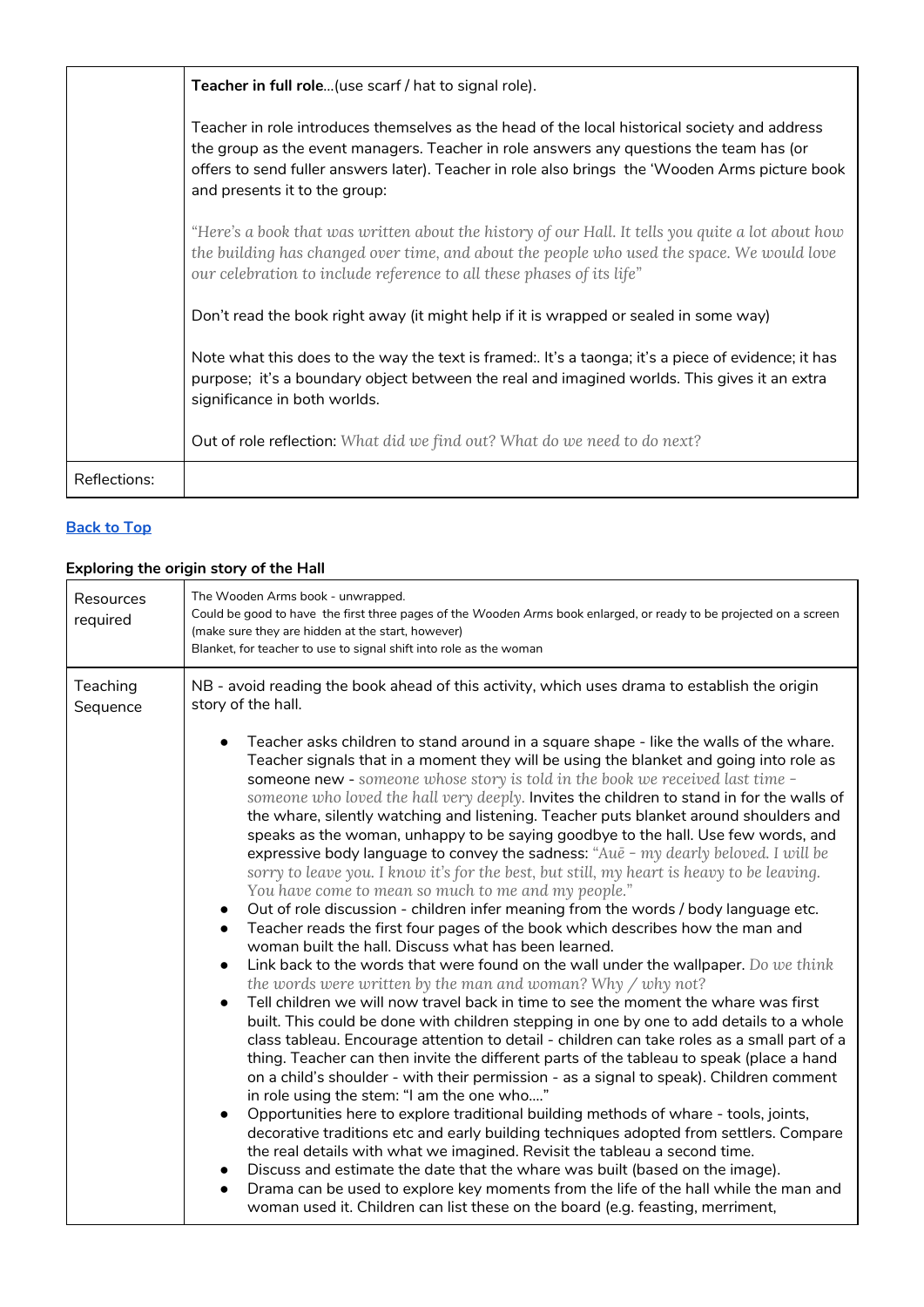|              | celebrations) and create formal 'photos' in groups, with the teacher as the<br>'photographer' with an imaginary tripod camera. Remember in those times, people had<br>to stand very still for photos!<br>Then move forward in time again to explore the moment that the man and woman left<br>the hall. We've seen how the hall was built by the man and the woman - we've seen<br>how it was used - and we've figured out that there came a time in the hall's life where<br>the woman and man who built it needed to say goodbye. Here's another page from the<br>book. The words tell us why the decision was made: "Soon there were many people,<br>too many for the little hall, so the people moved out and the woman and man with<br>them." Take the opportunity here to 'feed in' information about other reasons Māori left<br>their important places due to colonisation. Not every story is so gentle as this one.<br>Now, of course, the man and woman wouldn't just walk away when a place is that<br>important, you find a way to say goodbye, maybe have a ceremony or leave something<br>significant behind. In pairs, children enact the conversation between the man and the<br>woman discussing what they might do to say goodbye to the hall. Person number 1,<br>you will be the man, Person number 2, you will be the woman. Perhaps they feel a<br>little differently about things: the man, though sad, is ready to leave - he feels at<br>peace. The woman, as we have heard, is finding it a little harder. Because the man<br>cares about the woman, he will listen and suggest ideas. And because the woman is a<br>realist, she will be open to ideas. I'm sure between the two of them they will feel the<br>right way to say goodbye.<br>Finally, children consider the perspective of the Hall at this moment. Each person<br>creates a 5-word poem giving the hall's perspective on this moment of the story - what<br>would the hall say to the man and the woman, if it had the power to speak to them?<br>You have five words - no more, no less. Poems can be written down, or memorised.<br>(This five-word poem activity will be repeated again at the close of the unit.)<br>Reflection from the point of view of the team - What does this mean for our commission?<br>Which of the artefacts from the beginning do we think connects to this part of the story? What<br>do we need to do next?<br>Reflection out of role - How did we get on? What have we learned? What's interesting and<br>what is tricky about working this way? |
|--------------|--------------------------------------------------------------------------------------------------------------------------------------------------------------------------------------------------------------------------------------------------------------------------------------------------------------------------------------------------------------------------------------------------------------------------------------------------------------------------------------------------------------------------------------------------------------------------------------------------------------------------------------------------------------------------------------------------------------------------------------------------------------------------------------------------------------------------------------------------------------------------------------------------------------------------------------------------------------------------------------------------------------------------------------------------------------------------------------------------------------------------------------------------------------------------------------------------------------------------------------------------------------------------------------------------------------------------------------------------------------------------------------------------------------------------------------------------------------------------------------------------------------------------------------------------------------------------------------------------------------------------------------------------------------------------------------------------------------------------------------------------------------------------------------------------------------------------------------------------------------------------------------------------------------------------------------------------------------------------------------------------------------------------------------------------------------------------------------------------------------------------------------------------------------------------------------------------------------------------------------------------------------------------------------------------------------------------------------------------------------------------------------------------------------------------------------------------------------------------------------------------------------------------------------------------------------------------------|
| Reflections: |                                                                                                                                                                                                                                                                                                                                                                                                                                                                                                                                                                                                                                                                                                                                                                                                                                                                                                                                                                                                                                                                                                                                                                                                                                                                                                                                                                                                                                                                                                                                                                                                                                                                                                                                                                                                                                                                                                                                                                                                                                                                                                                                                                                                                                                                                                                                                                                                                                                                                                                                                                                |

# <span id="page-8-0"></span>**Working on the commission**

| <b>Resources</b><br>required | These will vary and are dependent upon the tensions you choose to explore.                                                                                                                                                                                                                                                                                                                                                                                                                                                                                                                                                                                                                                                                                                                                                                                                              |
|------------------------------|-----------------------------------------------------------------------------------------------------------------------------------------------------------------------------------------------------------------------------------------------------------------------------------------------------------------------------------------------------------------------------------------------------------------------------------------------------------------------------------------------------------------------------------------------------------------------------------------------------------------------------------------------------------------------------------------------------------------------------------------------------------------------------------------------------------------------------------------------------------------------------------------|
| Teaching<br>Sequence         | This phase may take several weeks to complete. Work within the time frames that suit your<br>specific schedule. It is not uncommon for a Mantle of The Expert to run over a term (10 weeks).<br>There are three ways in which curriculum is explored:<br>The overall inquiry into how to run an event opens up a wide range of curriculum<br>1)<br>tasks to be undertaken by the whole class, in groups or individually. Activities could<br>include:<br>Calculating the number of participants<br>Deciding on the venue<br>Organising catering (numbers, tables, nutrition, catering for dietary needs etc)<br>$\bullet$<br>Developing a gantt chart for the project<br>$\bullet$<br>Deciding on the format and content of the event. Thematic? Performative? Speeches?<br>Music? Cultural Protocols?<br>A timetable for the event on the day<br>$\bullet$<br>Communications with VIPs |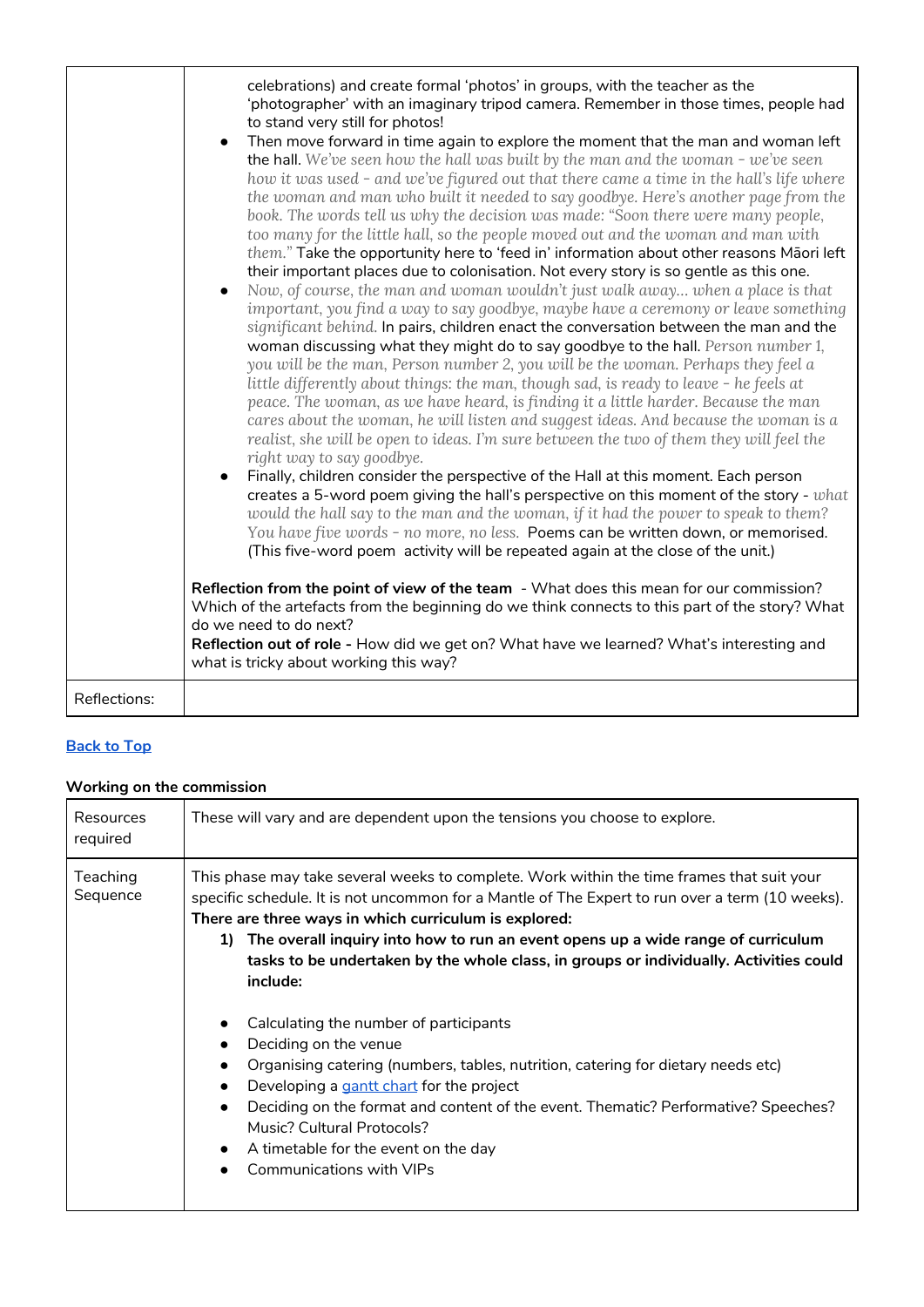| 2)<br>$\bullet$             | The specifics of the client's commission letter opens up more focussed exploration<br>including:<br>Research into how others have commemorated significant events / spaces with                                                                                                                                                                                                                                                                                                                                                                                                                                                                                                                                                                                                                                                                                                                                                                                                                                                                                                                                                                                                                                                                                                                                                                                                                                                                                                                                                               |
|-----------------------------|-----------------------------------------------------------------------------------------------------------------------------------------------------------------------------------------------------------------------------------------------------------------------------------------------------------------------------------------------------------------------------------------------------------------------------------------------------------------------------------------------------------------------------------------------------------------------------------------------------------------------------------------------------------------------------------------------------------------------------------------------------------------------------------------------------------------------------------------------------------------------------------------------------------------------------------------------------------------------------------------------------------------------------------------------------------------------------------------------------------------------------------------------------------------------------------------------------------------------------------------------------------------------------------------------------------------------------------------------------------------------------------------------------------------------------------------------------------------------------------------------------------------------------------------------|
|                             | permanent taonga.<br>Investigation of real world memorials / buildings / sculptures                                                                                                                                                                                                                                                                                                                                                                                                                                                                                                                                                                                                                                                                                                                                                                                                                                                                                                                                                                                                                                                                                                                                                                                                                                                                                                                                                                                                                                                           |
| $\bullet$<br>$\bullet$      | Using drama to recreate the lives of the different figures from the book. This can be                                                                                                                                                                                                                                                                                                                                                                                                                                                                                                                                                                                                                                                                                                                                                                                                                                                                                                                                                                                                                                                                                                                                                                                                                                                                                                                                                                                                                                                         |
| $\bullet$                   | done by reading a page of the book and choosing drama conventions to explore and<br>'colour in' detail. E.g. Freeze frame / tableau - What the hall looked like when this<br>person used it. A series of images - when they arrived, when they left the space.<br>Overheard conversation between two people in the space (remember the tension).<br>Narration in action: e.g. "the cobbler started by sanding back the rough leather of the<br>boot" leave spaces for creative invention. - :he dropped something, I don't know<br>what that is, but I bet you know, pick it up, decide what it is, what it looks like"<br>In pairs, create a story around the artefacts that were found earlier and how these<br>were used by their owners. Remember to include some tension in the story: perhaps<br>the object is mislaid and the people have to manage without it; or maybe there's a<br>disagreement between people using the item; or perhaps one is teaching the other to                                                                                                                                                                                                                                                                                                                                                                                                                                                                                                                                                              |
|                             | use it properly and it takes a lot of skill.                                                                                                                                                                                                                                                                                                                                                                                                                                                                                                                                                                                                                                                                                                                                                                                                                                                                                                                                                                                                                                                                                                                                                                                                                                                                                                                                                                                                                                                                                                  |
| $\bullet$                   | Getting to know the artefacts - including introducing new ones and carrying out                                                                                                                                                                                                                                                                                                                                                                                                                                                                                                                                                                                                                                                                                                                                                                                                                                                                                                                                                                                                                                                                                                                                                                                                                                                                                                                                                                                                                                                               |
| ٠<br>$\bullet$<br>$\bullet$ | research into what they are for.<br>Drama can be used to explore the artefacts further. Invite children to think of all the<br>humans that have interacted with it (use the frame distance strategy - time and<br>relationships). Then invite children to speak from the point of view of each object -<br>telling the story of what it has been through and how it got to be left in the building.<br>A series of still images with 10 seconds of action and 1 line of dialogue to create a 'day<br>in a life' of the hall at the time (this could be framed as fragments of old film footage<br>found in the local library)<br>Research the history of different waves of immigration to Aotearoa New Zealand and<br>how these relate to the pictures in the book. A timeline could be created of the hall's<br>history - use this as a record on the wall of the history being 'created' as well as real<br>world historical events e.g. arrival of different waves of immigrants, earthquake,<br>depression era etc. Add relevant dates.<br>Providing a brief to the artist or whoever is to produce the permanent taonga, as to<br>what we want and what it is going to represent.<br>Ensuring the taonga meets the client's requirements as per the letter: e.g. must include<br>a plaque with the date, who it represents, and who unveiled it.<br>Finding out the appropriate cultural protocols from a te ao Maori perspective. How do<br>we get this cultural advice? This could lead to a hui to gather the right people: liaising |
|                             | with someone within the school and learning protocols from them.                                                                                                                                                                                                                                                                                                                                                                                                                                                                                                                                                                                                                                                                                                                                                                                                                                                                                                                                                                                                                                                                                                                                                                                                                                                                                                                                                                                                                                                                              |
|                             | 3) Further tasks will arise in response to dramatic tensions introduced by the teacher.<br>There are many examples of tensions, which can be planned in advance and<br>introduced (sparingly) to keep the learning interesting and prompt new curriculum<br>tasks. Most tensions will be 'productive' and simply provide a challenge to be<br>overcome. You might also include one 'key' tension - something to really confront and<br>test the team's values or ethics. Be careful not to introduce anything that is beyond the<br>capacity of the team to solve.                                                                                                                                                                                                                                                                                                                                                                                                                                                                                                                                                                                                                                                                                                                                                                                                                                                                                                                                                                            |
|                             | Example A: What if we can't find one of the descendents?<br>This tension could be introduced through an email from a colleague: Oh no, colleagues,<br>we have a problem - it's proving very difficult to trace anyone from the Italian<br>shoemaker's family. How do we address this? This could then lead to tasks such as:<br>Hiring a private investigator (using drama to make the phone call, or writing to<br>compose the email)                                                                                                                                                                                                                                                                                                                                                                                                                                                                                                                                                                                                                                                                                                                                                                                                                                                                                                                                                                                                                                                                                                        |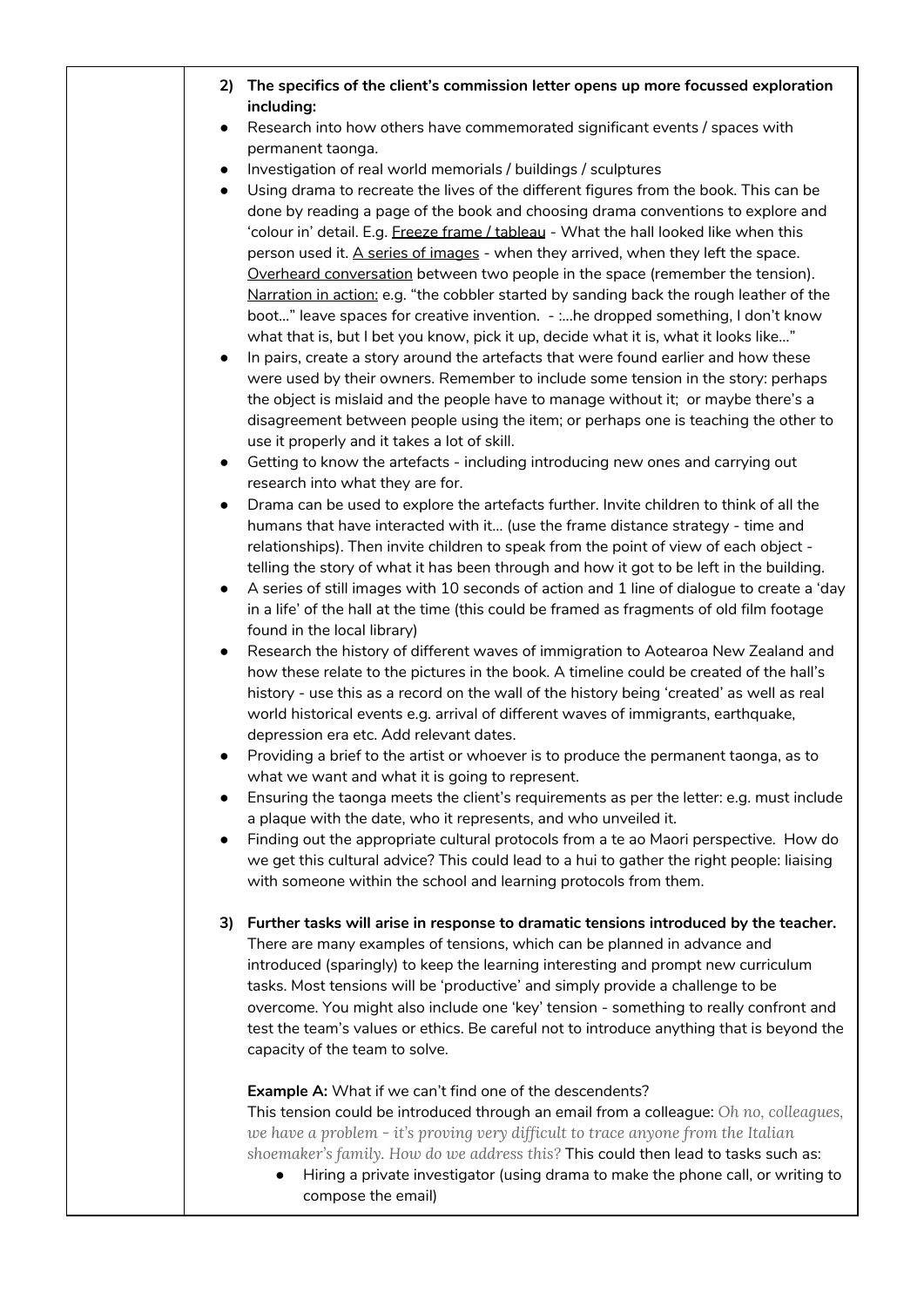- Finding someone else with a similar background / history to represent Italian immigrants (using drama to 'interview' a visitor in role as a representative of the local Italian migrants association)
- Tracking down other relatives (research into [family](https://docs.google.com/presentation/d/1SuyuvH2Ya-YOw0zp2HUfpkQQnw8McXFQDmchSDZ10yI/edit#slide=id.p) trees. Provide a family tree template. Provide them a mixture of names and ages. It is up to you to fill in their details. Feed in fictional people so they can fill in the tree, Teach how people research their family trees. Each group takes part of a group i.e. 100 years ago, what might they be doing in their spare time etc..)
- $\bullet$  Invent a family tree provide a life story /  $backstor$  for each person in the tree. (Use drama to revisit their lives and retell parts of their stories. Groups of children take charge of different people who they then develop a story around. Jigsaw puzzle and a nice way to promote collaboration).
- Putting an ad into social media or a newspaper to appeal for further information (writing, visual literacy)

**Example B:** How do we find ways to accommodate all the cultural protocols within a single event?

This tension could be introduced through an 'overheard conversation' where the teacher in role as the client is heard reassuring someone who is attending that their culture will be represented. This could then lead to tasks including:

- Exploring protocols or rituals that are associated with celebration in different cultures. Making links to all the cultures represented in the book as well as their own cultures, differences/similarities in welcomings (Talking; share of kai/story/song; How do we celebrate the spaces? Celebration of the space from other cultures, pictures of descendants and ancestors).
- Coming up with a manageable and appropriate compromise for our event.

**Example C:** What are we to do with the photos of the man and the woman that were left in the hall space. Why are they there? How do we work those into the ceremony? This tension could be introduced through the discovery in the class of two photographs (like the ones in the picture book). This could then lead to tasks including:

- Children researching the significance of photographs of tupuna
- Children recreating the 'photos' in some way (photography, sketching, collage)
- Using drama to 'speak' as the people in the photos telling their stories and giving their point of view on the past, present and future of the hall.
- Children debating what should be done with the photos.

**These three ways of exploring curriculum are interwoven - with no set 'rules' about how things are done. Decisions are made based on the needs and interests of the children, the requirements of the client and what is needed to sustain the dramatic narrative.**

#### **Teachers and children co-construct the inquiry as follows:**

**Teachers** lead the overall direction of the experience, choosing what order things are introduced and how long is spent on each episode of learning. This will require detailed planning for each episode. Teachers ensure deliberate acts of teaching to deepen learning in curriculum areas. They select drama conventions and strategies so that children can explore multiple perspectives on the issues. Teachers also provide regular opportunities for reflection. This will require detailed planning, with scripting of key moments, instructions and transitions. **Children** take more and more control over the imagined world - prioritising tasks and making professional decisions (e.g. what the event should look like, what the taonga should be, how any problems and tensions are to be addressed). Children carry out curriculum tasks (reading, writing, speaking, researching, maths etc etc) framed as professional tasks of the team - with the high standards that implies. They draw on prior knowledge and learn and implement new skills in the authentic, but fictional context. They take risks. As well as thinking and working as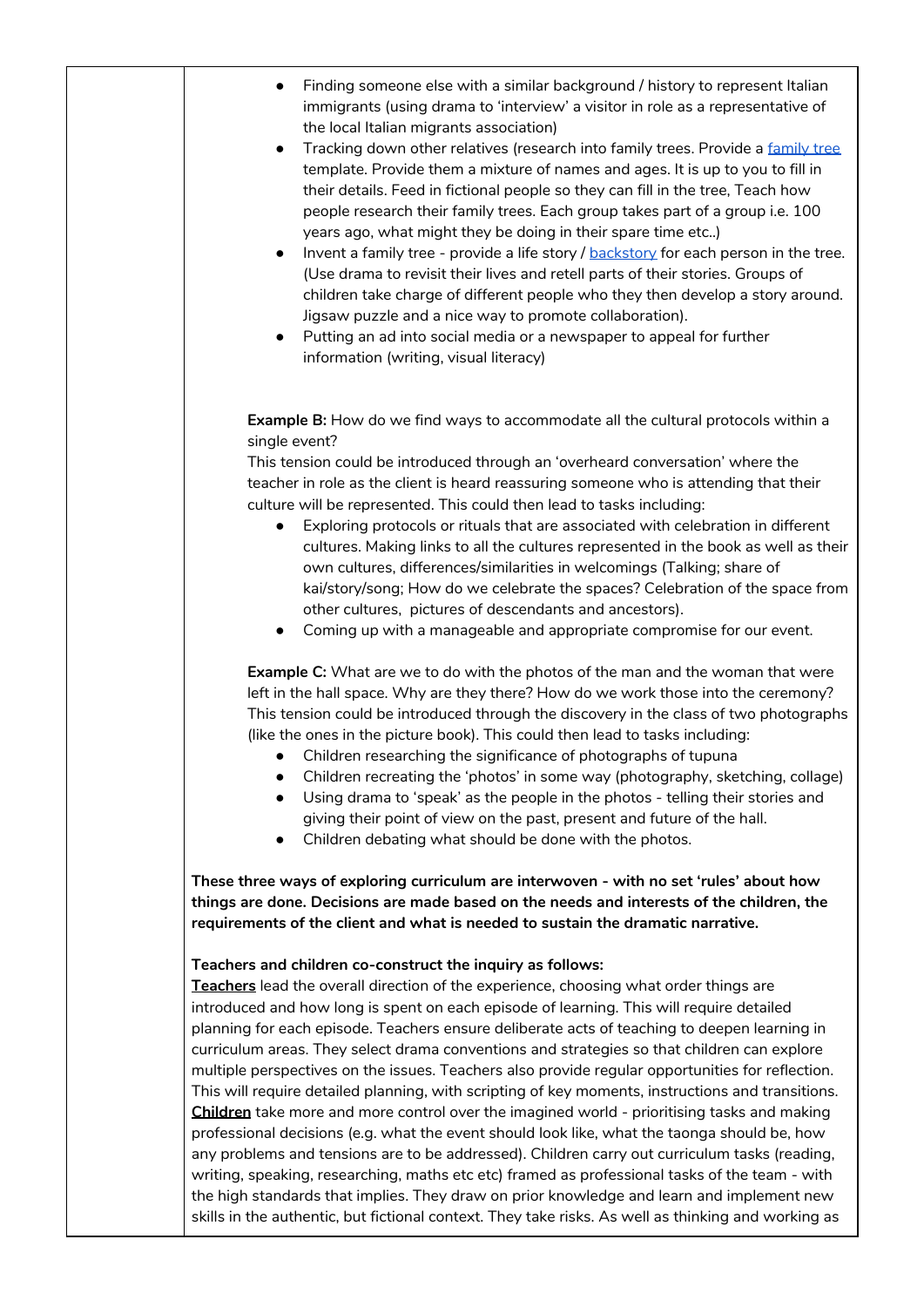|              | the expert team, they will often step into role to explore issues from the perspective of others in<br>the imagined world. They reflect frequently - identifying shifts in their understanding and<br>thinking critically about their learning.                                                                                                                                                             |
|--------------|-------------------------------------------------------------------------------------------------------------------------------------------------------------------------------------------------------------------------------------------------------------------------------------------------------------------------------------------------------------------------------------------------------------|
|              | <b>Learning Story</b><br>Throughout this process, teachers will record the unfolding learning story in some way - this<br>can be done through a blog, a big book, or words and pictures on the classroom wall. The<br>learning story' is crucial to provide a single, coherent version of the unfolding narrative. It also<br>really helps children who miss parts of the journey, to join back in with it. |
| Reflections: |                                                                                                                                                                                                                                                                                                                                                                                                             |

### <span id="page-11-0"></span>**Resolution, reflection and transformation**

| Resources<br>required |                                                                                                                                                                                                                                                                                                                                                                                                                                                                                                                                                                                                                                                                                                                                                                                                                                                                                                                                                                                                                                                                     |  |  |  |
|-----------------------|---------------------------------------------------------------------------------------------------------------------------------------------------------------------------------------------------------------------------------------------------------------------------------------------------------------------------------------------------------------------------------------------------------------------------------------------------------------------------------------------------------------------------------------------------------------------------------------------------------------------------------------------------------------------------------------------------------------------------------------------------------------------------------------------------------------------------------------------------------------------------------------------------------------------------------------------------------------------------------------------------------------------------------------------------------------------|--|--|--|
| Teaching<br>Sequence  | After some time working on the commission, and dealing with productive tensions, it will be<br>time to shift towards closure.<br>Allow time for children to prepare and rehearse a presentation for the client to outline<br>their plans for the event, including what the permanent taonga will be. Children's<br>awareness of the high standards of the team, the expectations of the client and the<br>need to meet the deadline will add purpose, focus and urgency.<br>As a class, present the client with our ideas for the event. This does not require the<br>$\bullet$<br>teacher to go into full role. The client can be 'evoked' through a prop or a chair. Take<br>time to set up for the presentation. Consider how to welcome the client and anyone<br>else who should be consulted.<br>Children imagine the client's thoughts and responses as they watch the presentation.<br>As a class, the children could co-construct the client's response - written as a shared<br>document. This can then be read out. Is there more to do, or are we ready? |  |  |  |
|                       | Use the Narrator voice to fast forward in time to the day of the celebration event. Rather than<br>attempting to 'act out' the whole thing, use drama conventions to invite children to 'drop in' to<br>the key moments from the big day.<br>We peep into the homes of the descendents of the man and the woman who built the<br>$\bullet$<br>hall and see them preparing for the day. What are they doing? What are they thinking?<br>We watch members of the team putting finishing touches to the preparations at the<br>$\bullet$<br>venue. There's a final hitch - what is it and how is it overcome?<br>We recreate the moment the taonga is unveiled - deciding as a group the details of the<br>$\bullet$<br>scene and adding these one by one.<br>Children create a soundscape of snatches of the speeches, songs and other sounds<br>$\bullet$<br>heard during the day.                                                                                                                                                                                   |  |  |  |
|                       | <b>Closure</b><br><b>Narrator voice:</b> At the end of the long and successful day, after the banners have been taken<br>down, the equipment packed away and people have all dispersed to their own places the team<br>members head home tired but satisfied.<br>You get to your front door, turn the key and start to take off your shoes, ready to finally relax.<br>As you do so, a small smile crosses your face. You suddenly recall a moment from the<br>celebration where you overheard someone speaking. It was a little child talking in a hushed<br>voice to their parents. You remember the look of wonder on that little child's face, and you                                                                                                                                                                                                                                                                                                                                                                                                          |  |  |  |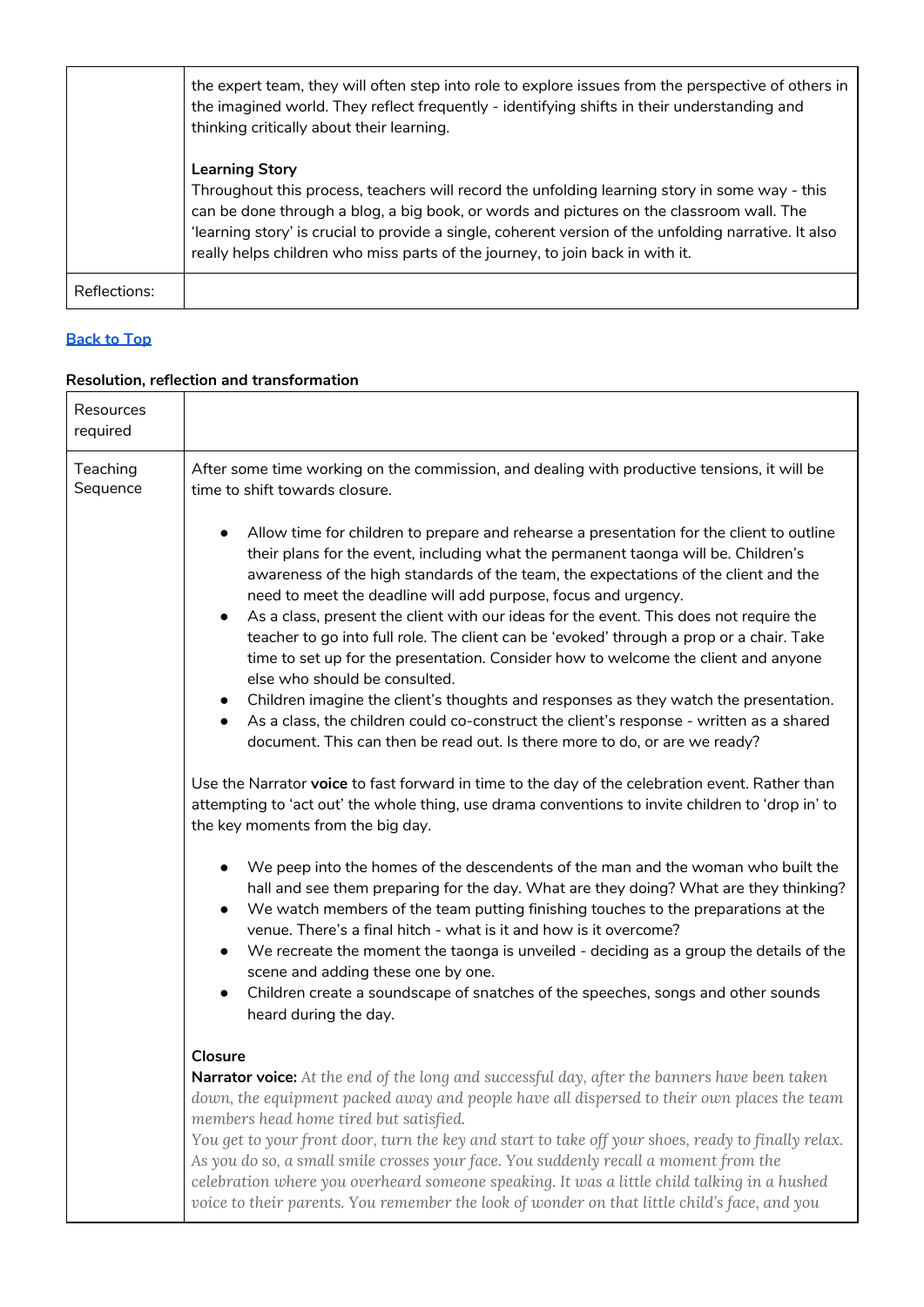|              | remember the words they said - words that seemed to you to sum up the whole experience<br>with clarity and innocence.<br><b>Facilitator voice:</b> When those words are clear in your mind - and only then - slowly take up<br>the position you're in as you remove your shoes at the door of your home. I'll know you are<br>ready when you're frozen and still. Then as I walk past you, you can speak out loud the words<br>of that small child.                                                                                                                                                                                                                                                                                                                                                                                                                                                                                                          |
|--------------|--------------------------------------------------------------------------------------------------------------------------------------------------------------------------------------------------------------------------------------------------------------------------------------------------------------------------------------------------------------------------------------------------------------------------------------------------------------------------------------------------------------------------------------------------------------------------------------------------------------------------------------------------------------------------------------------------------------------------------------------------------------------------------------------------------------------------------------------------------------------------------------------------------------------------------------------------------------|
|              | <b>Reflection in role</b><br>Children can create the newspaper article 'reporting' on the opening - as proudly<br>$\bullet$<br>displayed on the team noticeboard.<br>Children could create another five word poem that summarizes what the hall would<br>say now about its hopes for the future. If each person memorizes their five words and<br>shares them back, the spoken word poems can be arranged to create a whole class<br>performance.<br>The spoken word poems from the start and end of the unit could be recorded and<br>$\bullet$<br>dubbed over images / photos from the whole experience to create a digital storytelling<br>piece.                                                                                                                                                                                                                                                                                                         |
|              | <b>Reflection out of role</b><br>Discussion on what we learned and HOW we learned together.<br>$\bullet$<br>On the big questions and enduring understandings of the unit: How did our views<br>$\bullet$<br>about the building change after our negative first impressions - are we like that with<br>people too?<br>Critical literacy reflections: what did our story tell us about New Zealand society?<br>$\bullet$<br>Whose perspectives did we hear - whose did we not include? Who wielded the power<br>(visible, invisible and systemic) within our story? Who did not? What assumptions did<br>we make? How did we position the fictional people we created (the mayor, the<br>historical society head, other fictional roles)? What 'short cuts' did we take? What<br>stereotypes did we accept / push back on?<br>Discussion and planning for real world actions we can take to celebrate significant<br>buildings in our own school or community. |
| Reflections: |                                                                                                                                                                                                                                                                                                                                                                                                                                                                                                                                                                                                                                                                                                                                                                                                                                                                                                                                                              |

#### <span id="page-12-0"></span>**Reference material links:**

[Heritage](https://www.heritage.org.nz/) New Zealand

A Brief History of New [Zealand](https://www.newzealandnow.govt.nz/living-in-nz/history-government/a-brief-history)

[Immigration](https://www.parliament.nz/en/pb/research-papers/document/00PLSocRP08011/immigration-chronology-selected-events-1840-2008) chronology: selected events 1840-2008

History of [immigration](https://teara.govt.nz/en/history-of-immigration/print) by Jock Phillips\_Te Ara

Story: History of immigration Te Ara

The immigrants of the great migration – Te Ara [Encyclopedia](https://teara.govt.nz/en/history-of-immigration/page-9) of New Zealand

Immigration to New [Zealand\\_Wikipedia](https://en.wikipedia.org/wiki/Immigration_to_New_Zealand#:~:text=Migration%20to%20New%20Zealand%20began,Treaty%20of%20Waitangi%20in%201840.)

Italian [migration](https://teara.govt.nz/en/italians#:~:text=Migration%20was%20most%20successful%20when,based%20on%20family%20and%20work.&text=Tomato%20growers%20from%20Massa%20Lubrense,became%20dairy%20farmers%20in%20Taranaki.)

Italians by Tessa Copland Te Ara

Indian [migration](https://teara.govt.nz/en/indians/page-2#:~:text=Increasing%20numbers,were%20181%2C%20including%2014%20females.)

Chinese [immigration](https://teara.govt.nz/en/chinese/print)

Samoan [migration](https://teara.govt.nz/en/samoans/page-1#:~:text=Despite%20the%20tough%20immigration%20laws,quotas%20for%20entry%20were%20set.)

[Story:](https://teara.govt.nz/en/iron-and-steel/page-5) Iron and steel - reference for the tin roof used in the original hut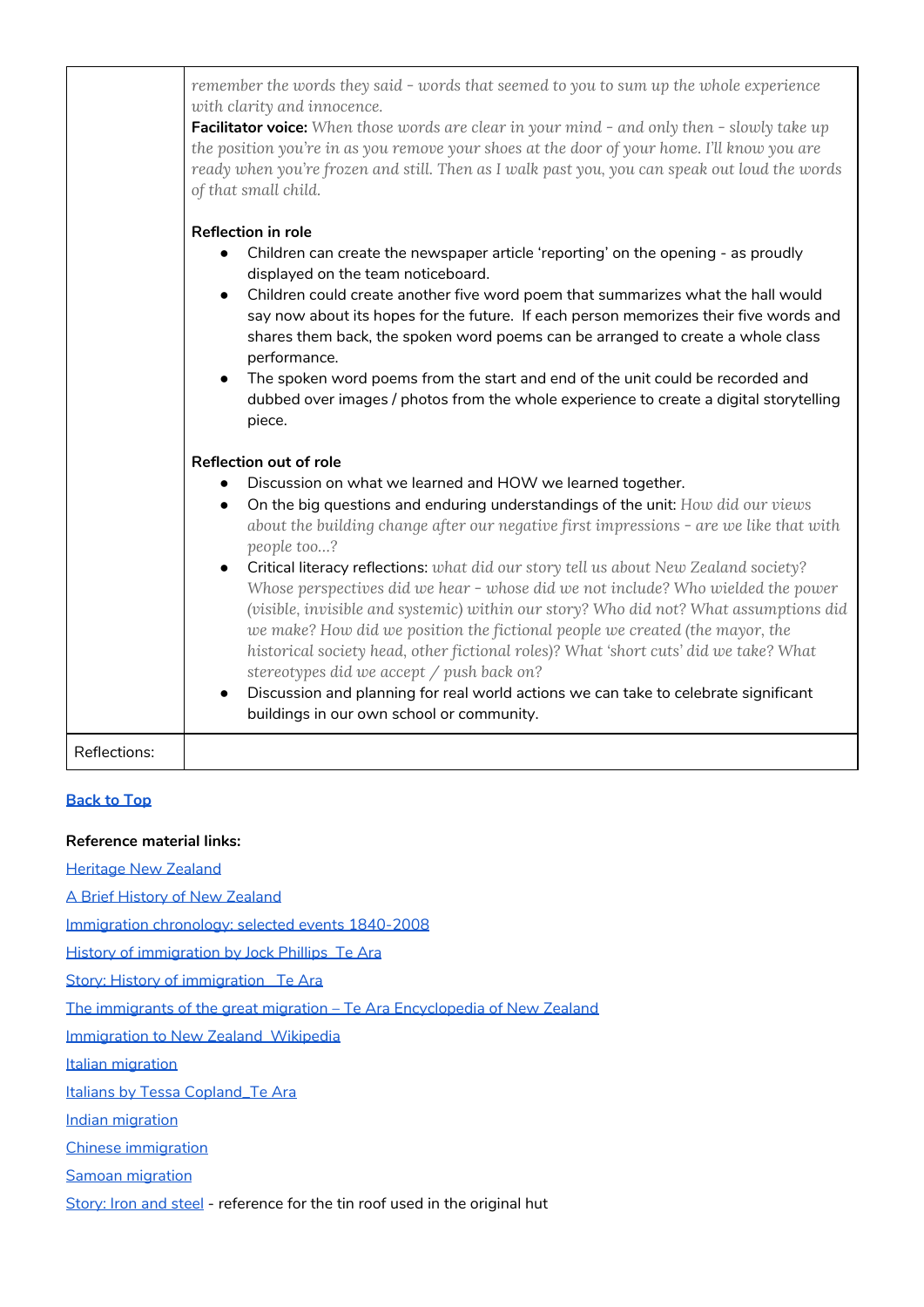#### <span id="page-13-0"></span>**Appendix A - Links to Tataiako, Key Competencies & NZC**

| Title: Te Kohinga Mārama             | Teacher:                                                               | Level $2/3$                                                                                              | <b>Duration:</b>                                                |
|--------------------------------------|------------------------------------------------------------------------|----------------------------------------------------------------------------------------------------------|-----------------------------------------------------------------|
| The Gathering of Understanding       | Class / Year:                                                          |                                                                                                          | Date:                                                           |
|                                      |                                                                        |                                                                                                          |                                                                 |
| <b>Drama Techniques:</b><br>Voice,   | <b>Key Competencies</b>                                                | <u>Tātaiako</u>                                                                                          | Vocabulary:<br>(key words / phrases)                            |
| Gesture,                             | <b>Thinking – The team undertakes to</b>                               | (culturally responsive actions for<br>teachers)                                                          | Imagined worlds                                                 |
| Movement,                            | be creative, critical, reflective,                                     | Ako - Encourage sharing of                                                                               | Hall - derelict, restored,                                      |
| <b>Facial Expression</b>             | problem solvers. We encourage                                          | experiences throughout the work                                                                          | Tuurangawaewae, Hauora,                                         |
|                                      | team members to develop                                                | of the team. Multiple perspectives /                                                                     | Manaakitanga, Whakaute,                                         |
| Drama Elements:                      | understanding of diverse culturally                                    | traditions / values are listened to                                                                      | Manawaroa,                                                      |
| Role,                                | responsive practices connected to                                      | and welcomed.                                                                                            | Gather, wooden arms, warmth                                     |
| Time and Space,                      | Gathering, taonga ways of                                              | Whanaungatanga - Build trust in                                                                          | 'Walls folding all the way around                               |
| Action,                              | working and communicating.                                             | the team. Support tamariki to                                                                            | like wooden arms'                                               |
| Tension,                             | <b>Relating to others</b> – The team                                   | welcome whanau into the learning                                                                         | Hall, Squat and swayed                                          |
| Focus                                | functions on the understanding                                         | & korero about the team's work as                                                                        | "Nau mai, haere mai"                                            |
|                                      | that active listening, multiple                                        | event managers. Regularly                                                                                | Whare manaaki tangata                                           |
| <b>Drama Conventions:</b>            | perspectives, negotiation and                                          | communicate achievements of the                                                                          | Merriment, laughter, tears and                                  |
| Three voices-                        | sharing of ideas is key to the                                         | team to whānau - share the                                                                               | dreams                                                          |
| Facilitator, Narrator,               | success of the group.                                                  | learning story along with insights                                                                       | Church, Cobbler, Surgery,                                       |
| Teacher in Role (TIR)                | Using language, symbols, and                                           | gained by tamariki.                                                                                      | Dressmaker, Dance school                                        |
| Freeze frame                         | texts - Written, oral/aural, visual                                    | Tangata Whenuatanga -                                                                                    | Words for welcome -Benvenuto                                    |
| Tableau                              | language is used by the team to                                        | Everyone's experience counts.                                                                            | Huan ying, Swaagat, Afio mai                                    |
| Overheard conversation               | communicate ideas. The team is                                         | Value and locate tamariki within                                                                         |                                                                 |
| Narration in Action                  | focused on understanding                                               | culturally relevant contexts. Make                                                                       | Aotearoa Historical Society<br>Te Kohinga Mārama - Gathering of |
|                                      | metaphors within the work and                                          | explicit connections to local                                                                            | light and understanding                                         |
| <b>Dimensions of Dramatic Action</b> | linking these to our understanding                                     | tikanga, contexts and                                                                                    | Whakatauki                                                      |
| Sound / silence                      | of how NZ society works. Multiple                                      | understandings within the work of                                                                        | Coordinator / event management                                  |
| Movement / stillness                 | technologies are used to research                                      | the team.                                                                                                | Historically significant                                        |
| Light / darkness                     | and communicate information.                                           | Manaakitanga - incorporate                                                                               | Wherowhero                                                      |
|                                      | Managing self - The team works                                         | tikanga-a-iwi into the team's work.<br>Encourage the team to reflect on                                  | Artefacts: Saree, shoehorn or 'last',                           |
|                                      | collaboratively and separately at<br>various times but always with a   | and act according to local kawa                                                                          | ballet shoe with frangipani, rosary                             |
|                                      | shared intention. Thoughtful and                                       | associated with Gathering,                                                                               | beads or Paipera Tapu, doctors                                  |
|                                      | respectful responses are part of                                       | unveiling taonga, respecting                                                                             | prescription pad, kufi hat, tukutuku                            |
|                                      | our tikanga.                                                           | cultural and ancestral heritage.                                                                         | panel                                                           |
|                                      | Participating and contributing -                                       | Wānanga - Allow opportunities                                                                            | Celebration                                                     |
|                                      | The team agrees to value all                                           | for problem solving *Model                                                                               | Gantt chart                                                     |
|                                      | responses without judgement. We                                        | Kotahitanga (unity through                                                                               | Commission                                                      |
|                                      | step out of our comfort zone,                                          | difference) Encourage open                                                                               |                                                                 |
|                                      | accepting and working in an                                            | communication in ways relevant                                                                           |                                                                 |
|                                      | imagined world. We respectfully                                        | for whānau e.g., 'kanohi ki te                                                                           |                                                                 |
|                                      | share our reflections on the work                                      | kanohi', text, phone calls photos.                                                                       |                                                                 |
|                                      | of our team and our understanding                                      |                                                                                                          |                                                                 |
|                                      | of self and community.                                                 |                                                                                                          |                                                                 |
|                                      |                                                                        |                                                                                                          |                                                                 |
|                                      |                                                                        |                                                                                                          |                                                                 |
|                                      |                                                                        |                                                                                                          |                                                                 |
|                                      |                                                                        | Kia whakatōmuri te haere whakamua.                                                                       |                                                                 |
|                                      |                                                                        | 'Walk backwards into the future with your eyes fixed on the past'                                        |                                                                 |
| <b>Enduring understandings</b>       |                                                                        |                                                                                                          |                                                                 |
| (in plain language)                  |                                                                        | It's human nature to judge on appearances - but the more we know about a place (or a person) the more we |                                                                 |
|                                      | come to appreciate them.                                               |                                                                                                          |                                                                 |
|                                      |                                                                        | Spaces and objects take on significance when they're associated with people's stories.                   |                                                                 |
|                                      |                                                                        | It's important to acknowledge the layers of stories, people and places that make up the past and to hold |                                                                 |
|                                      | these in mind as we consider our future actions.                       |                                                                                                          |                                                                 |
|                                      |                                                                        |                                                                                                          |                                                                 |
|                                      |                                                                        | Different cultures have their own protocols and beliefs around celebrations of important spaces.         |                                                                 |
|                                      | Spaces grow and evolve with community needs and that's OK.             |                                                                                                          |                                                                 |
|                                      | Cultural diversity enriches spaces and brings positives for all of us. |                                                                                                          |                                                                 |
|                                      |                                                                        | Aotearoa has people who belong here equally even though they come from very different places.            |                                                                 |
|                                      |                                                                        |                                                                                                          |                                                                 |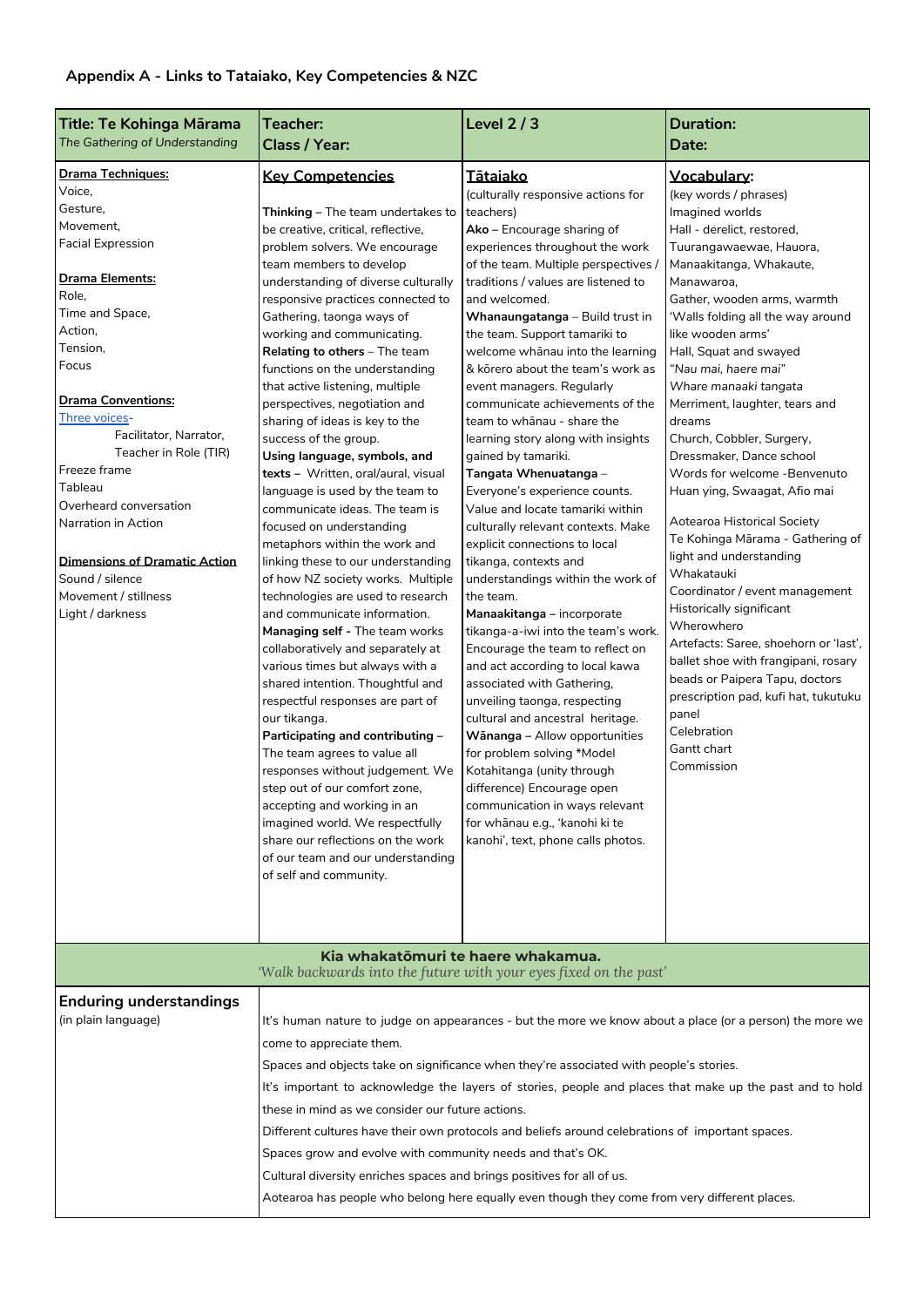| <b>NZC Achievement Objectives</b>                                                                                                                                                   |                                                                                                                                                                                                                                  |  |  |
|-------------------------------------------------------------------------------------------------------------------------------------------------------------------------------------|----------------------------------------------------------------------------------------------------------------------------------------------------------------------------------------------------------------------------------|--|--|
| Opportunities exist for exploration in the following curriculum areas.<br>Teachers will select AO's appropriate to their class based on the tasks completed and children's interest |                                                                                                                                                                                                                                  |  |  |
| Drama Level 2 / 3                                                                                                                                                                   | Use techniques and relevant technologies to explore drama elements and conventions.                                                                                                                                              |  |  |
| <b>Practical Knowledge</b>                                                                                                                                                          | Initiate and develop ideas with others based on experience and imagination to create drama.                                                                                                                                      |  |  |
|                                                                                                                                                                                     | Developing Ideas Present and respond to drama, identifying ways in which elements, techniques, conventions, and<br>Communicating Ideas   technologies combine to create meaning in their own and others' work.                   |  |  |
|                                                                                                                                                                                     |                                                                                                                                                                                                                                  |  |  |
| Visual art Level 2 / 3                                                                                                                                                              | Understanding in context Investigate the purpose of objects and images from past and present cultures and identify the                                                                                                           |  |  |
|                                                                                                                                                                                     | contexts in which they were or are made, viewed and valued.                                                                                                                                                                      |  |  |
| Developing ideas                                                                                                                                                                    | Develop and revisit visual ideas, in response to a variety of motivations, observations and                                                                                                                                      |  |  |
|                                                                                                                                                                                     | imagination, supported by the study of artists' work.                                                                                                                                                                            |  |  |
| <b>Communicating &amp; Interpreting</b>                                                                                                                                             | Describe the ideas their own and others' objects and images communicate.                                                                                                                                                         |  |  |
| <b>Social Sciences</b>                                                                                                                                                              |                                                                                                                                                                                                                                  |  |  |
| Level 2                                                                                                                                                                             | Understand how the status of Maori as tangata whenua is significant for communities in NZ.                                                                                                                                       |  |  |
|                                                                                                                                                                                     | Level 3 Understand how cultural practices vary but reflect similar purposes.                                                                                                                                                     |  |  |
|                                                                                                                                                                                     | Understand how people view and use places differently.                                                                                                                                                                           |  |  |
|                                                                                                                                                                                     | Understand how the movement of people affects cultural diversity and interaction in NZ                                                                                                                                           |  |  |
| <b>Literacy Level 3</b>                                                                                                                                                             |                                                                                                                                                                                                                                  |  |  |
|                                                                                                                                                                                     | Purposes and audiences Show a developing understanding of how to shape texts for different purposes and audiences.<br>Ideas Select, form, and communicate ideas on a range of topics.                                            |  |  |
|                                                                                                                                                                                     | Show a developing understanding of ideas within, across, and beyond texts.                                                                                                                                                       |  |  |
|                                                                                                                                                                                     |                                                                                                                                                                                                                                  |  |  |
| <b>Language Features</b>                                                                                                                                                            | Use language features (oral, written, visual) appropriately, showing a developing understanding                                                                                                                                  |  |  |
|                                                                                                                                                                                     | of their effects (within and across texts - listening, reading, viewing)                                                                                                                                                         |  |  |
| <b>Structure</b>                                                                                                                                                                    | Organise texts, using a range of appropriate structures.                                                                                                                                                                         |  |  |
| H&PE Level 3                                                                                                                                                                        | Relationships with others                                                                                                                                                                                                        |  |  |
| Relationships                                                                                                                                                                       | Identify ways of establishing relationships and manage changing relationships.                                                                                                                                                   |  |  |
|                                                                                                                                                                                     | Identity, sensitivity & respect Identify ways to act responsibly to support themselves and other people.<br>Interpersonal skills I dentify the pressures that can influence interactions with other people and demonstrate basic |  |  |
|                                                                                                                                                                                     | assertiveness strategies to manage these.                                                                                                                                                                                        |  |  |
| <b>Mathematics Level 3</b>                                                                                                                                                          |                                                                                                                                                                                                                                  |  |  |
| Number strategies                                                                                                                                                                   | Use a range of additive and simple multiplicative strategies with whole numbers, fractions,                                                                                                                                      |  |  |
|                                                                                                                                                                                     | decimals, and percentages when solving problems related to our event.                                                                                                                                                            |  |  |
| <b>Statistical literacy</b>                                                                                                                                                         | Evaluate the effectiveness of different displays in representing the findings of a statistical<br>investigation e.g., gantt chart                                                                                                |  |  |
|                                                                                                                                                                                     |                                                                                                                                                                                                                                  |  |  |
|                                                                                                                                                                                     |                                                                                                                                                                                                                                  |  |  |
|                                                                                                                                                                                     | Assessment opportunities will vary depending on the curriculum tasks chosen and where the teacher chooses to do their                                                                                                            |  |  |
| deliberate acts of teaching. Some possibilities include:                                                                                                                            |                                                                                                                                                                                                                                  |  |  |
| ٠<br>$\bullet$                                                                                                                                                                      | Learning story (as mentioned earlier) can include OTJs on individual, group and whole class achievements<br>Formative feedback on samples of children's writing in and out of role                                               |  |  |
| Peer and self assessment on key competencies / learning dispositions<br>٠                                                                                                           |                                                                                                                                                                                                                                  |  |  |
| Specific Learning intentions and associated assessments can be developed based on achievement objectives listed                                                                     |                                                                                                                                                                                                                                  |  |  |
| above                                                                                                                                                                               |                                                                                                                                                                                                                                  |  |  |

The teacher should also be prepared for unanticipated learning to arise

**[Back](#page-0-1) to Top**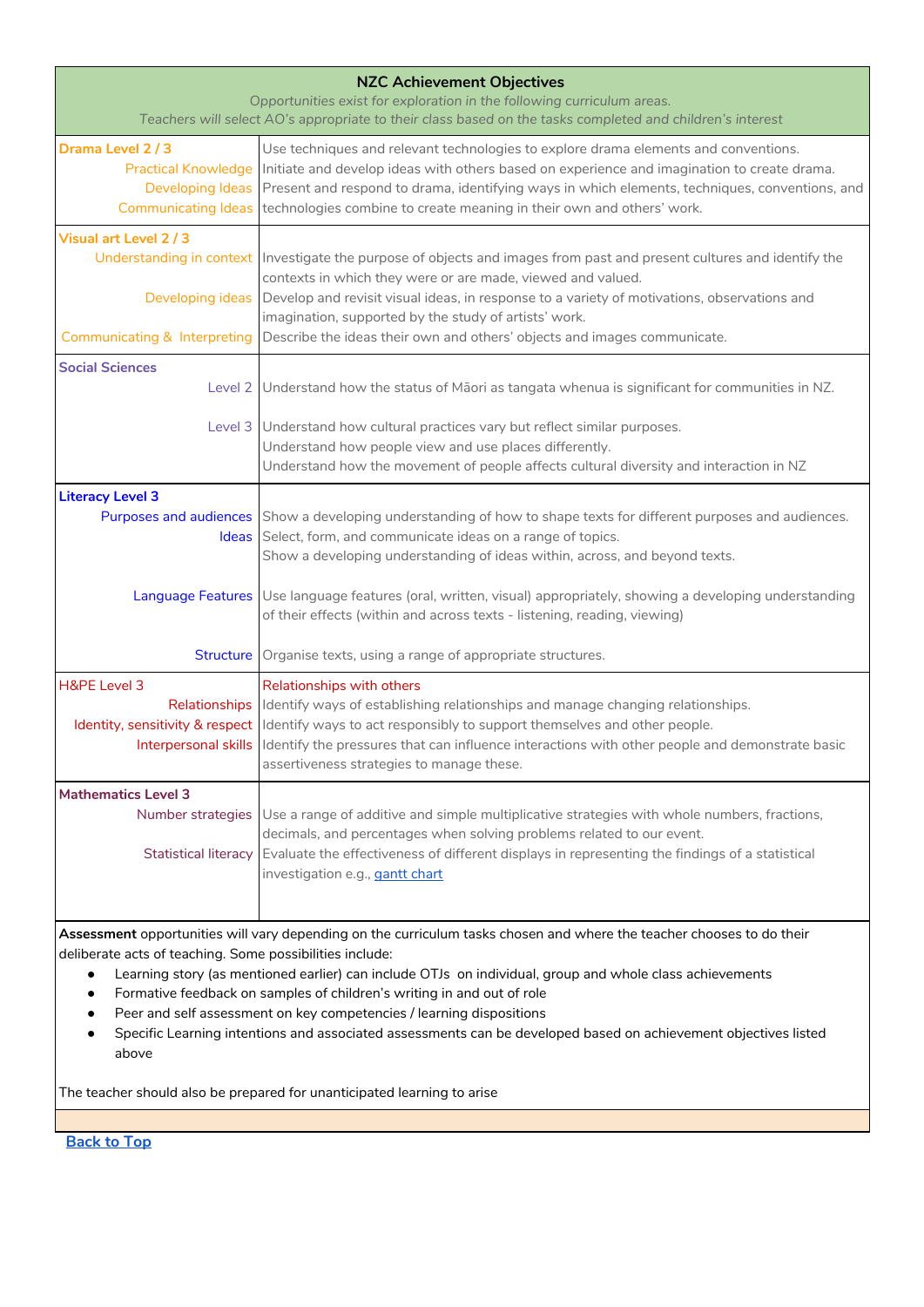Students could accomplish this task in one of two ways: A sign could be created using a device - print and stick to the door

or

<span id="page-15-0"></span>students could simply design a handwritten sign for the door of the classroom.

Haere mai - welcome to the offices of

# Te Kohinga Mārama

Gathering of light and understanding - Coordinators of historically significant events

Optional: This whakatauki could be placed in the team's office space

# Kia whakatōmuri te haere whakamua.

'Walk backwards into the future with your eyes fixed on the past'

**[Back](#page-0-1) to Top**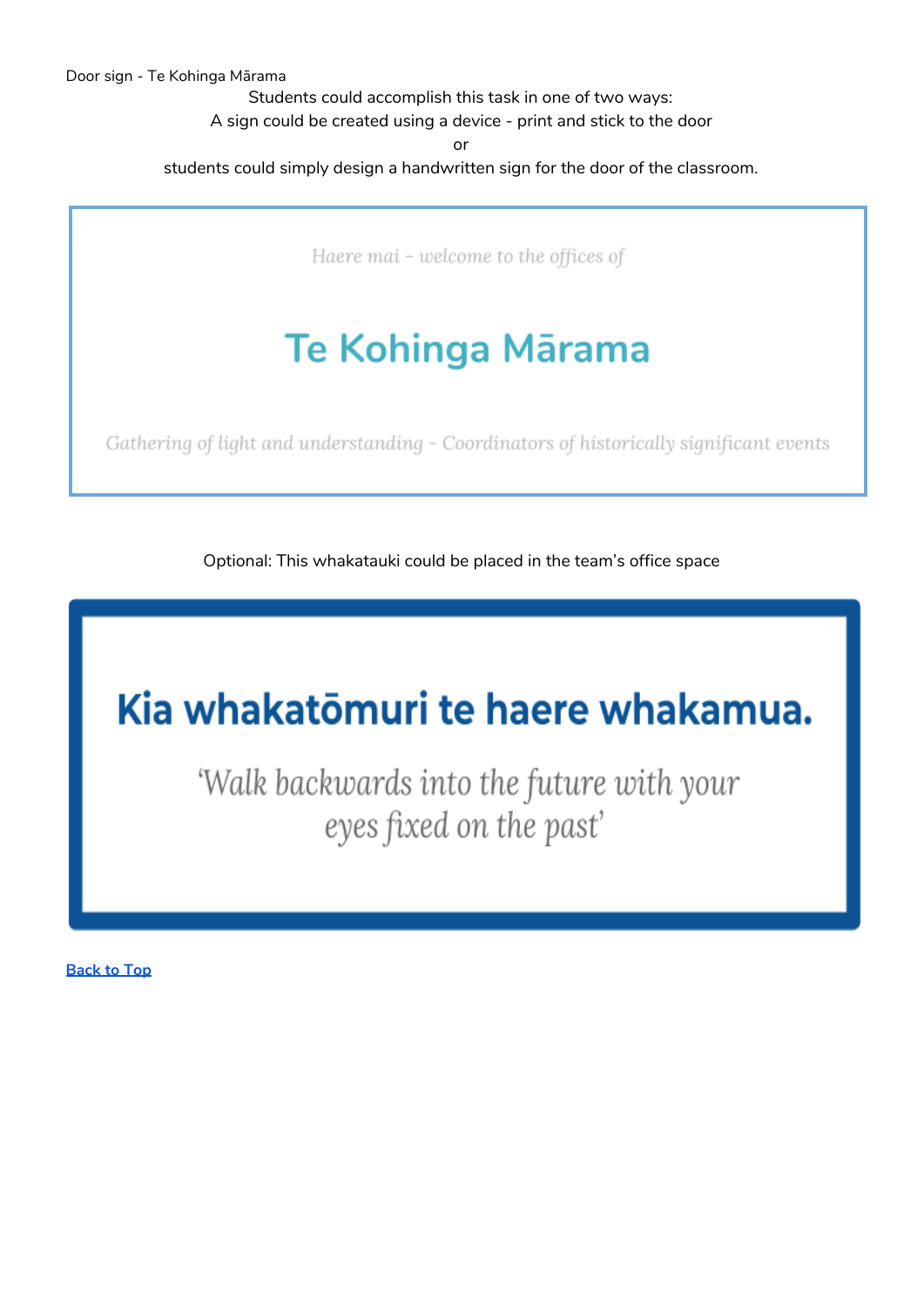<span id="page-16-0"></span>45 Victory Street Wherowhero 3216

PO Box 12234 Wherowhero 3216

Phone + 64 7 432 1890 Email **gotearoahistoricalsoc@gmail.com** (teachers could create their own gmail to use during this unit of work)

19 Pipiri 2020

To: The Team at Te Kohinga Mārama - Gathering of light and understanding

#### Tēnā Koutou,

I write to you on behalf of the Aotearoa Historical Society. Your team was recommended to us by <sup>a</sup> former client who could not speak highly enough of your professionalism, efficiency and culturally responsive practices. It is with this in mind that we hope you will agree to accept our commission.

We represent the interests of a Hall that has stood in our community for more than 100 years. It has recently been restored to its former glory and will be ready for its grand reopening in one month's time. We are looking for <sup>a</sup> team of professionals to help us organise this eagerly anticipated occasion. As coordinators of historically significant events, we think Te Kohinga Mārama would be the perfect fit for this job.

Over the years our Hall has lived many lives. It has welcomed many people, offered maanaki, aroha and shelter. It has been loved by many different groups of people from many different places. It is of significant importance to us that your team find the descendants of the original owners of the Hall as well as the descendants of the many people who have used it over the years. If you accept the commission, we can provide further documentation. There have been many far away places who have found laughter, tales, song and the beginning of new dreams within our hall's wooden arms.

We understand that one of your team's specialties is liaising with renowned artists to create permanent taonga or displays with commemorative plaques that mark the auspicious nature of such occasions. We would very much like to request that our event should include some sort of permanent taonga. We do not have any firm ideas what this would be, and welcome your expert advice in this area. Our only requirement would be that important details such as the date of reopening and the names of any VIPs attending etc should be recorded on <sup>a</sup> plaque next to the taonga .

We trust that you will also collaborate with local iwi about celebrations of this magnitude and that any tikanga and kawa associated with our event will follow sound advice from local kaumatua.

Once again, we would like to officially offer the team at Te Kohinga Mārama - Gathering of light and understanding, the commission of organising the grand reopening of our precious Hall. Should you require any further information before you make your decision, please do not hesitate to contact us.

We look forward to your response.

Nāku iti noa, nā

Indie Future Aotearoa Historical Society Chairperson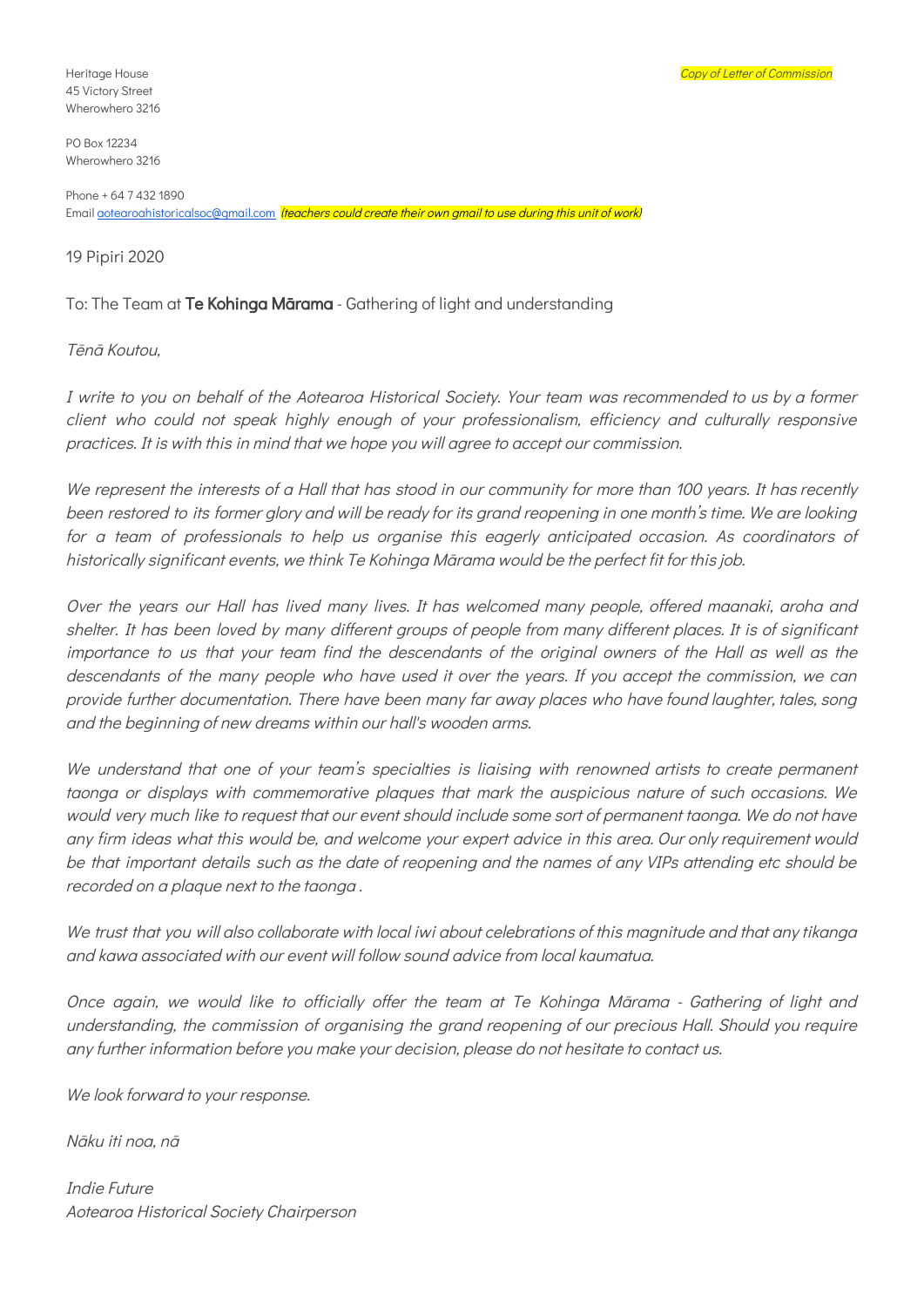#### <span id="page-17-0"></span>**Backstories**

Examples of backstories for different people in the book… These could be co-created by children or parts of the backstory provided by teachers for children to fill in the gaps… Utilising different genres provides multiple opportunity for explicit teaching in literacy - eg diary entry, recount, newspaper report etc

### Example 1 Li Wei MD

#### May, 1868

My grandfather, father and I lived in <sup>a</sup> small town in Guangzhou Province, China. My mother had passed away during my birth. Doctors had limited knowledge and abilities about child birth, hence the unfortunate and early demise of my mother. We had very little money and I was forced to work on the streets begging for money with my father. As <sup>a</sup> 4 year old boy, in 1862, I farewelled my grandfather as he departed China. He was to go to New Zealand to work in the gold mines. I knew as I watched his back disappear down the hill that it may be the last time I would see him. As tears streamed down my face I vowed to follow him when I was of age.

#### January, 1894

It was now or never. Aboard <sup>a</sup> ship, departing China, I was off on my next adventure. Although scared I was excited at the prospect of <sup>a</sup> bright future, not afraid to work hard. Our local law enforcement decided to expatriate me to New Zealand, punishment for stealing food to feed myself and my father. I would never return to China. I would never again see my father. I left him with my aunt (his sister). His days were drifting away. Instead of letting sadness overwhelm me I knew I needed to focus on the future, even if it was <sup>a</sup> punishment.

#### December, 1894

New Zealand. Woah. I work hard. Our town is full of men, not many women have come to New Zealand yet. Lucky for them, because my long sea voyage was hard, and I would not wish that trauma on anyone else, especially <sup>a</sup> helpless young lady. 100 days at sea with waves crashing and throwing us around. Scurvy was rife and I was lucky not to catch it. I helped to treat those who were sick, watching and following instructions from the ship doctor.

The life in New Zealand is hard, not <sup>a</sup> place for women. I have met an English man in our town. He is <sup>a</sup> doctor. This man I have met is teaching me to speak and read English. I have discovered an aptitude for learning and this reading keeps my brain working in the evenings when there is little else to do but sleep. I have decided I will become <sup>a</sup> doctor. I will ask the English man to teach me his ways.

He agreed. He will teach me his ways. I will learn and take them to <sup>a</sup> new place and maybe I can be the town doctor like him.

#### June 1897

I am leaving our town today. Doctors bag at the ready and full with learning from my friend.

#### November 1897

As luck would have it I arrived in <sup>a</sup> new town, doctorless. There I found <sup>a</sup> not long abandoned hall. Others in the town say it was the business base of <sup>a</sup> cobbler. I have decided to stay here, in this Hall and help the people of the town, with my skills as <sup>a</sup> doctor.